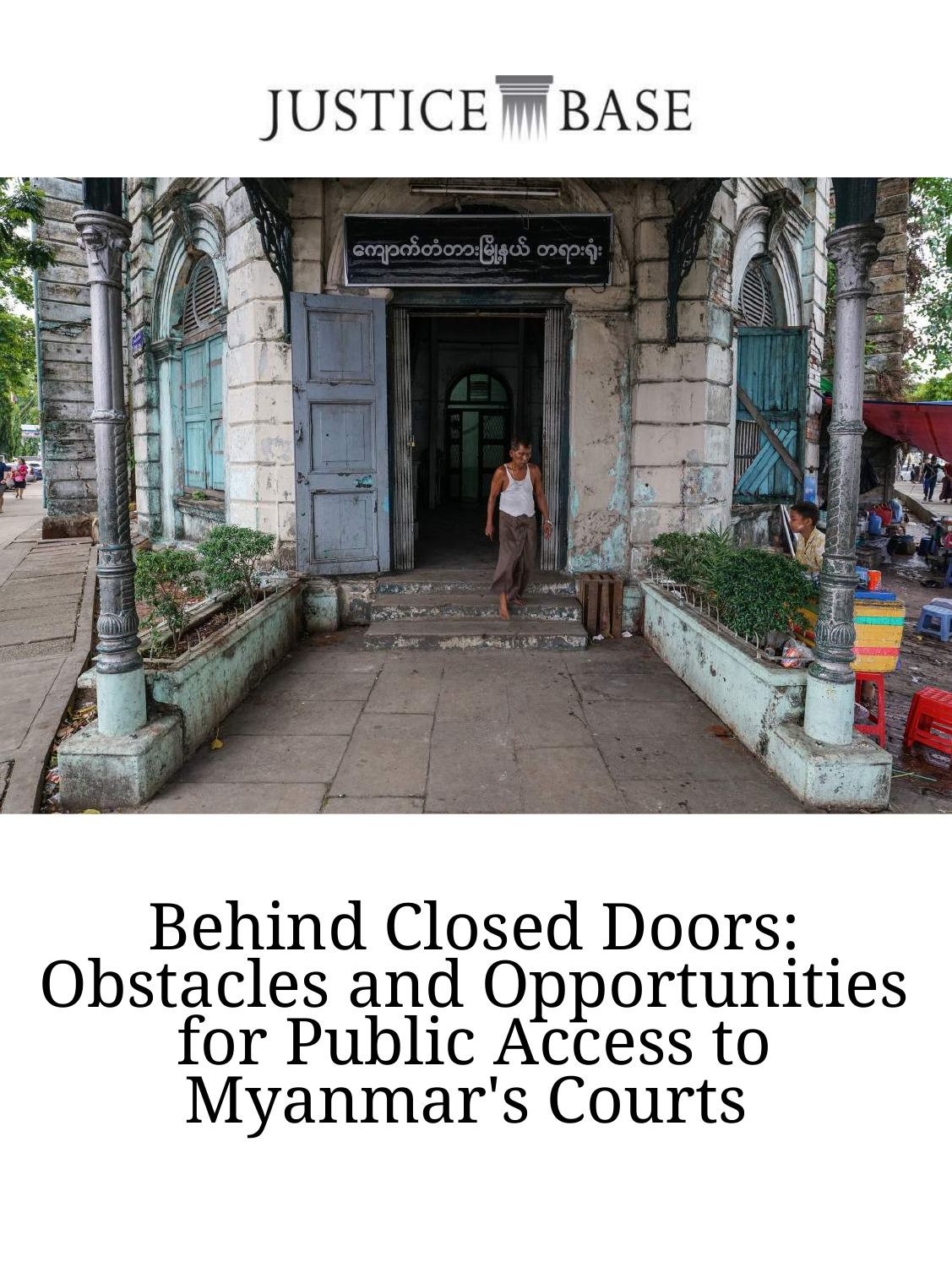# **JUSTICE MBASE**

Justice Base promotes the rule of law in transitional and post-conflict societies by building the capacity of local lawyers and supporting nationally owned rule of law initiatives. We endeavour to strengthen the capacity of lawyers to engage in – and guide – the national discussion on rule of law needs and priorities, develop domestic rule of law initiatives, and lead legal and institutional reform efforts in emerging democracies.

Justice Base is a company limited by guarantee registered in England and Wales at Acre House, 11/15 William Rd, London NW1 3ER, United Kingdom.

Registered Charity Number 1153878/Company Number 7978723

For further information or to provide comments regarding this report, please email: info@justicebase.org or visit www.justicebase.org.

#### **Behind Closed Doors: Obstacles and Opportunities for Public Access to Myanmar's Courts**

Published June 2017

COVER PHOTO: Entrance to Kyauktada Township Court, Yangon. May 25, 2017 © 2017 Aung Naing Soe

All rights reserved. The contents of this publication may be freely used and copied for educational and non-commercial purposes provided that Justice Base is fully acknowledged as the source.

Supported [in part] by a grant from the Open Society Foundations

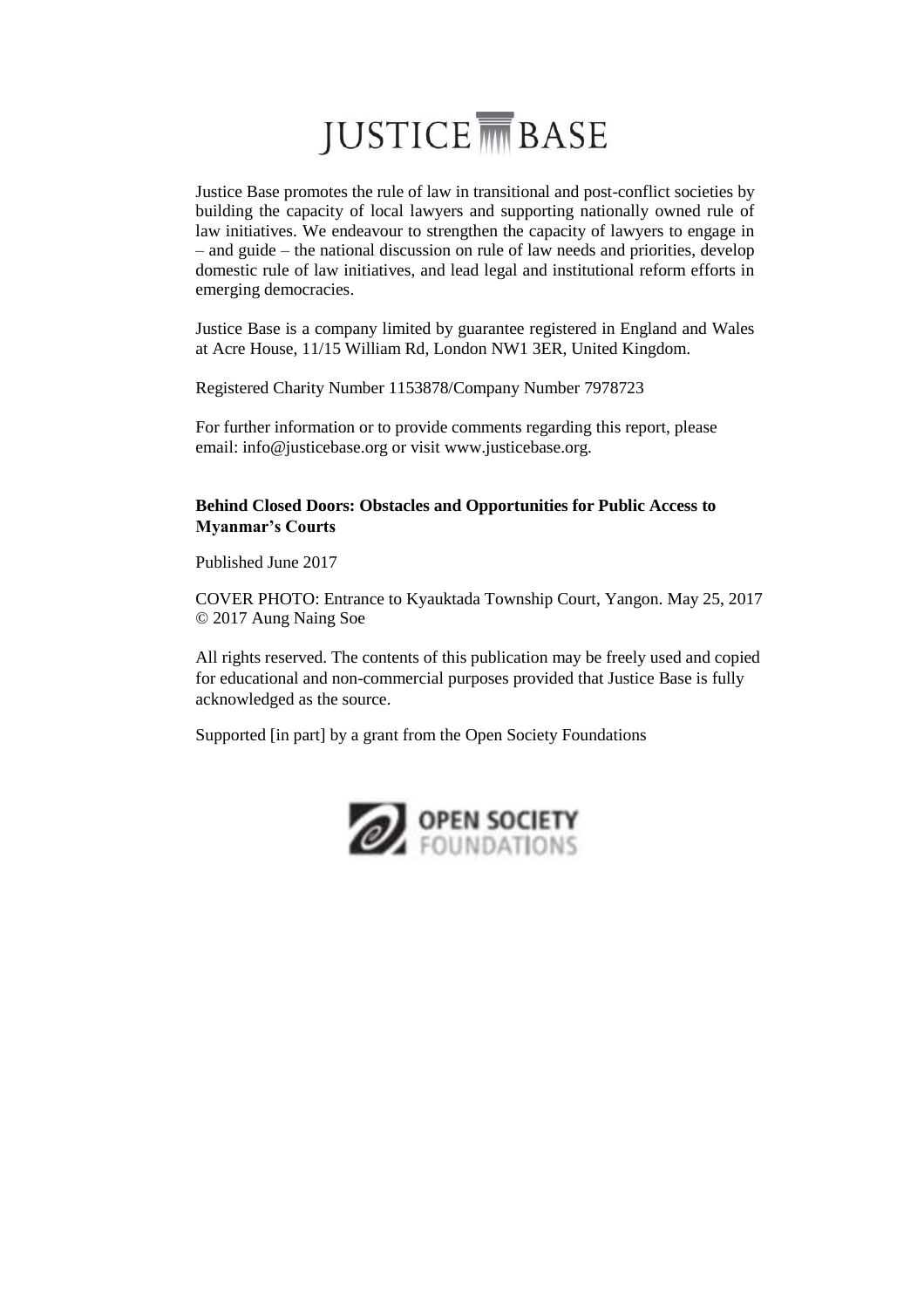# TABLE OF CONTENTS

×

| $\mathbf{I}$ . |  |
|----------------|--|
| $\Pi$ .        |  |
|                |  |
| $\mathbf{L}$   |  |
| Н.             |  |
| III.           |  |
| IV.            |  |
|                |  |
| $\mathbf{L}$   |  |
| II.            |  |
| Ш.             |  |
|                |  |
|                |  |
|                |  |
|                |  |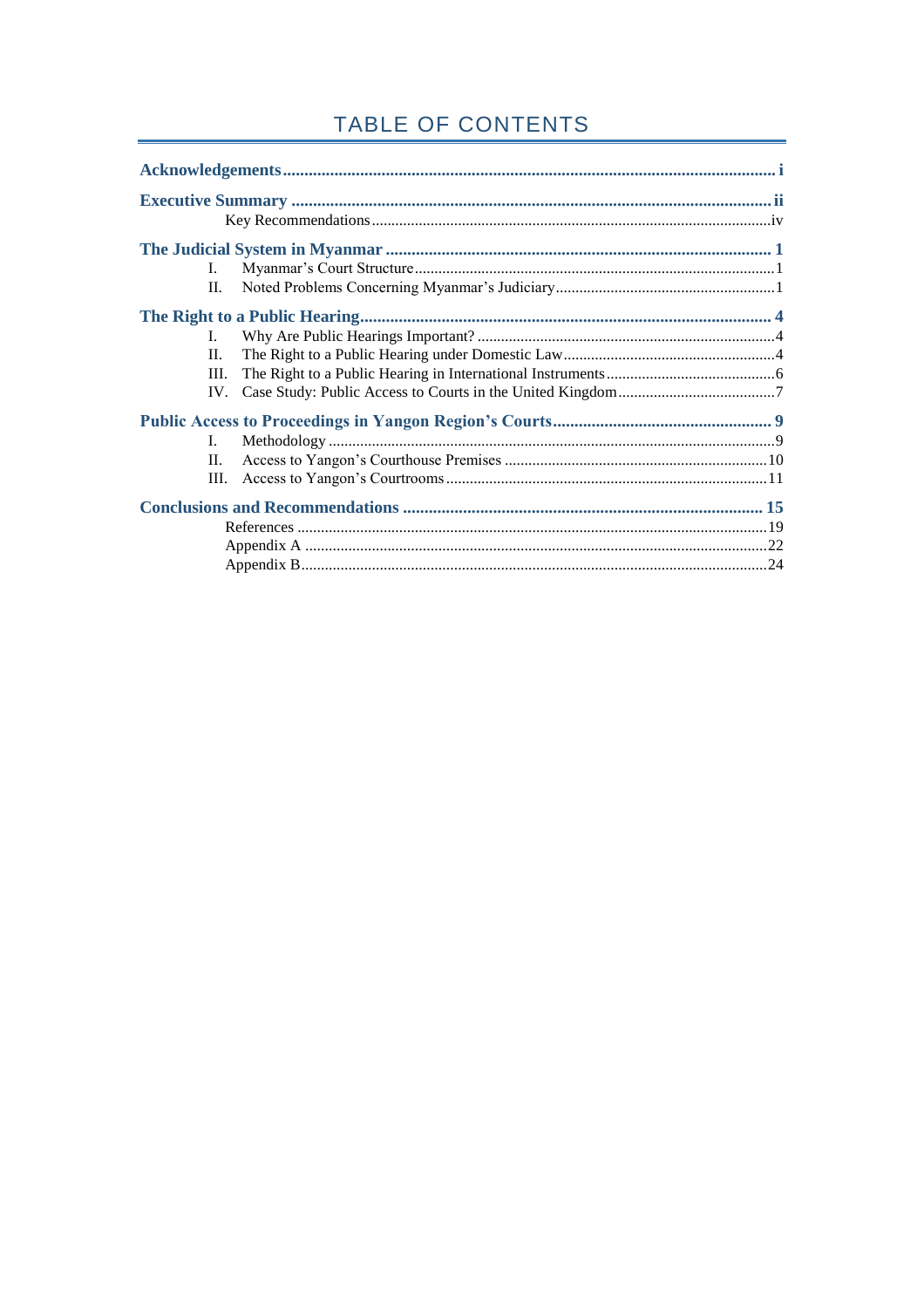# ACKNOWLEDGEMENTS

Justice Base gratefully acknowledges that the findings presented herein are the result of the generous participation of Myanmar observers. Justice Base is thankful to these project members for their careful research and for their time and dedication to the advancement of public access to Myanmar's courts.

Justice Base wishes to thank the Office of the Supreme Court of the Union of Myanmar and the Director Generals for their time and detailed, thoughtful comments on the draft report.

Justice Base warmly acknowledges the Open Society Foundation for its partnership and support which brought the study to life. Justice Base also thanks the Peace and Disarmament Education Trust for supporting in part the time and work of an international consultant on this project.

Thank you to Myanmar civil society groups and lawyers for their tireless work to improve Myanmar's criminal justice sector and for the invaluable feedback they provided on this report.

Special thanks to our international consultants for their expertise, thoughtful analysis and coordination efforts.

Finally, thank you to the Justice Base team for their guidance, research support, vision, and administrative assistance throughout the project.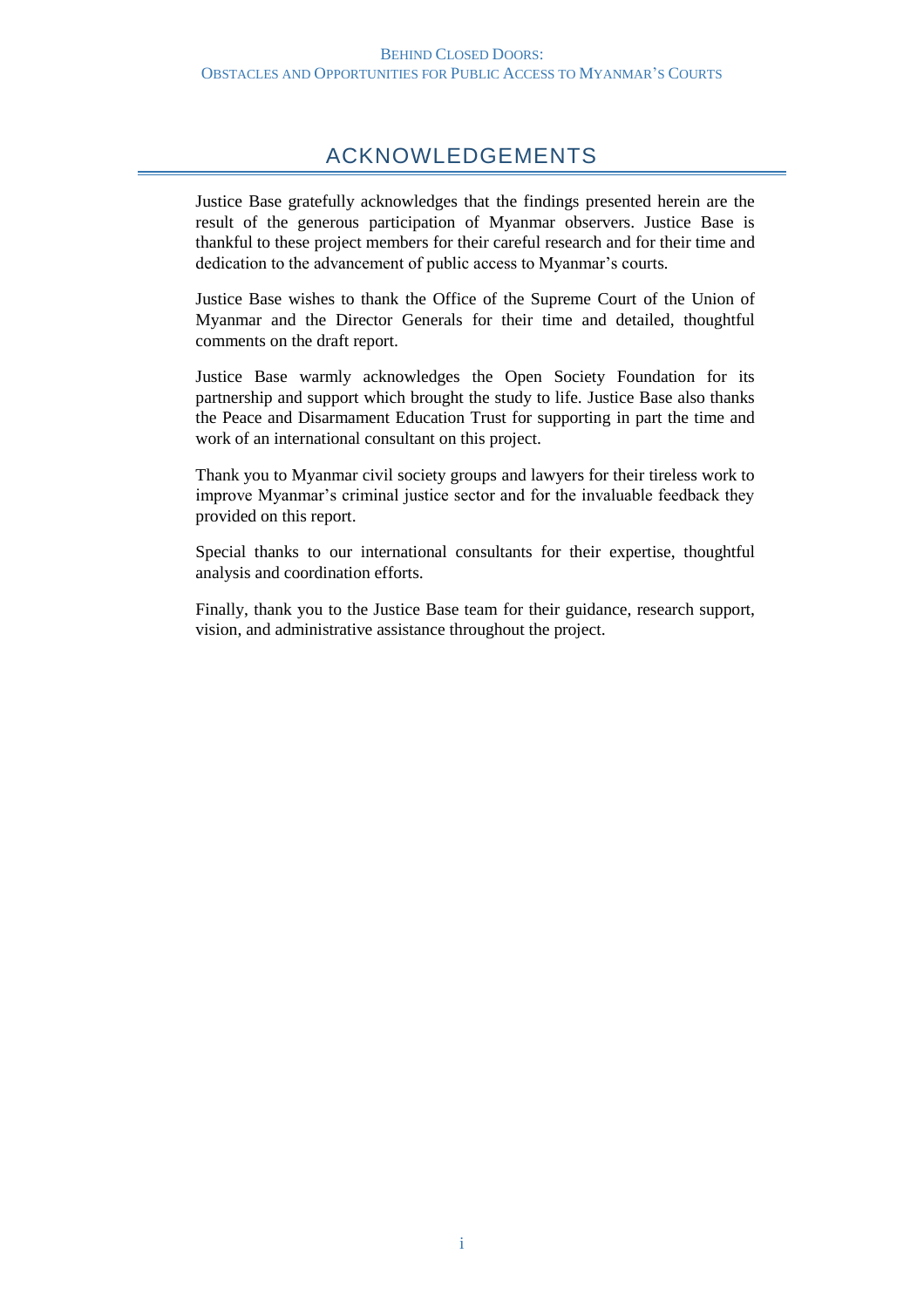# EXECUTIVE SUMMARY

The National League for Democracy's (NLD) victory in national elections in 2015 is said to have marked the dawn of "a new era" for democracy in Myanmar.<sup>1</sup> The NLD has emphasized the importance of establishing the rule of law as part of this transition. However, the judicial system is afflicted by a number of serious problems, of which the best documented are widespread judicial corruption, the executive branch's improper influence over judicial functions and the low competency levels of judges and lawyers. As a result of these sorts of problems, public trust in Myanmar's formal justice system is low.

Another significant problem has been the exclusion of the public from Myanmar's courts. Previous regimes frequently tried suspected offenders out of public view in closed door hearings before civilian courts and martial law tribunals.<sup>2</sup> While the right to a public hearing is enshrined in the Constitution of the Republic of the Union of Myanmar (2008) ("the 2008 Constitution"), there has been little recent analysis about whether this entitlement exists in practice.

This report aims to provide a snapshot, as of mid-2016, of the extent to which the public is able to access and observe proceedings in Yangon Region's courts, including Township Courts, District Courts and the Yangon High Court. The findings presented below are based primarily on the research of four Myanmar nationals recruited by Justice Base to spend a month each observing, and attempting to observe, hearings in Yangon's courts. Justice Base also conducted several interviews with Myanmar lawyers and employees of legal nongovernmental organisations to elicit their views as to the state of public access to court proceedings in Yangon and the perceived importance of such access.

This report is divided into three parts. Part I provides a brief overview of Myanmar's judicial system and some of its well-documented problems. Part II considers the right to public hearings, including the right's conceptual justification, its standing in international and domestic law, and its relevance in contemporary Myanmar. Part III then presents data and conclusions from Justice Base's program of observation.

The right to a public hearing serves the interests of a defendant or the parties to a proceeding by promoting accountability and scrutiny of all actors involved in court processes. The right also serves the interests of the public at large, encouraging public understanding of the judicial system and helping to establish its legitimacy.

The right to a public hearing is not absolute. International rights instruments recognise that, in some contexts, the right may be outweighed by the right to privacy or other concerns.

While Myanmar law provides for the right to a public hearing, observations conducted by Justice Base reveal there are, in practice, substantial barriers to public access to both court premises and individual courtrooms in Yangon. Justice Base's four observers spent one month observing 205 criminal and civil hearings in 119 courtrooms across 36 of Yangon's 50 courts. During this time:

(i) Observers encountered obstacles to entry of courthouse premises at six of the 36 courthouses visited, or around 16%.<sup>3</sup> At numerous courthouses,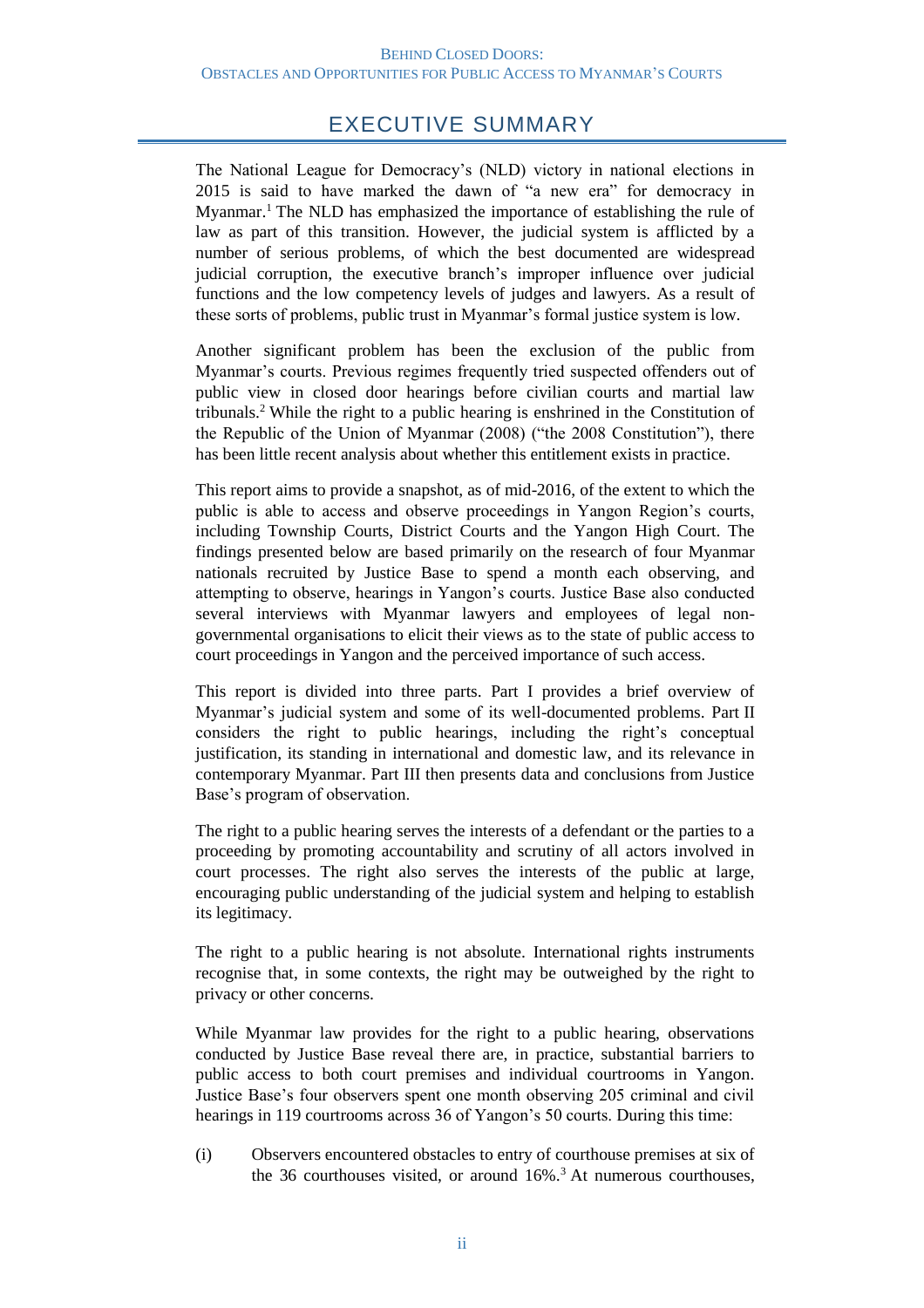observers' entry was contingent upon the provision of their identifying details (such as name, identification card, and address). At the gate of two separate courthouses, observers had to meet with the Chief Judge to justify why they ought to be granted permission to enter. At a few different courthouses, observers were refused entry on the basis that they had no personal connection to a particular hearing.

- (ii) Observers faced some sort of challenge, intimidation, or barrier to entry in over half of the courtrooms they attempted to enter. In numerous courtrooms, observers were permitted to enter only after providing various identifying details, seeking permission from the judge, or justifying their presence in the face of a challenge from an official or lawyer. At several different courtrooms, observers were refused entry entirely by a police officer or other official. Observers were also unable to enter many courtrooms because those courtrooms lacked both seating for the public and any room in which observers could stand to watch proceedings.
- (iii) In about 50% of the courtrooms they were able to enter without challenge, observers faced some sort of further barrier while inside. Such barriers came from judges, clerks, law officers and lawyers, complainants and police officers. While on most occasions, observers were able to justify their presence and remain in the courtroom, the scrutiny that observers faced was sometimes far more serious and intimidating. On three occasions, judges questioned observers at length after the conclusion of a hearing, including once in chambers. Three times, police officers questioned observers extensively.

In addition to the challenges described above, the physical characteristics of Yangon's courts are not readily conducive to public hearings. Observers estimated the typical courtroom in a Township Court measured 4.6 by 4.6 metres. Seating for the public was only available in one-third of courtrooms. Observers rarely recorded that members of the public were present in courtrooms. Indeed, the public was twice as likely to be waiting outside in the corridor. Facilities such as bathrooms were almost never available to the public, and up-to-date cause lists advertising hearing times and rooms were present for only around 60% of courtrooms.

Myanmar law permits a judge to exclude members of the public from attending court proceedings in certain circumstances. However, in most cases, it was officials other than judges involved in excluding observers from court. Moreover, judges (and other officials) failed to provide the legal basis (e.g., any reference to Myanmar law) on which observers were refused entry to courthouse premises and courtrooms. And judges, police officers, clerks and lawyers frequently acted as if only those with a personal connection to the hearings could or ought to be allowed to observe proceedings.

Increasing public access to the courts is not alone sufficient to fix Myanmar's judicial system. Doing so is, however, a necessary condition for restoring public trust in the courts. The problem is therefore one that ought to be tackled alongside other issues, such as judicial corruption, to meaningfully reform the judicial system.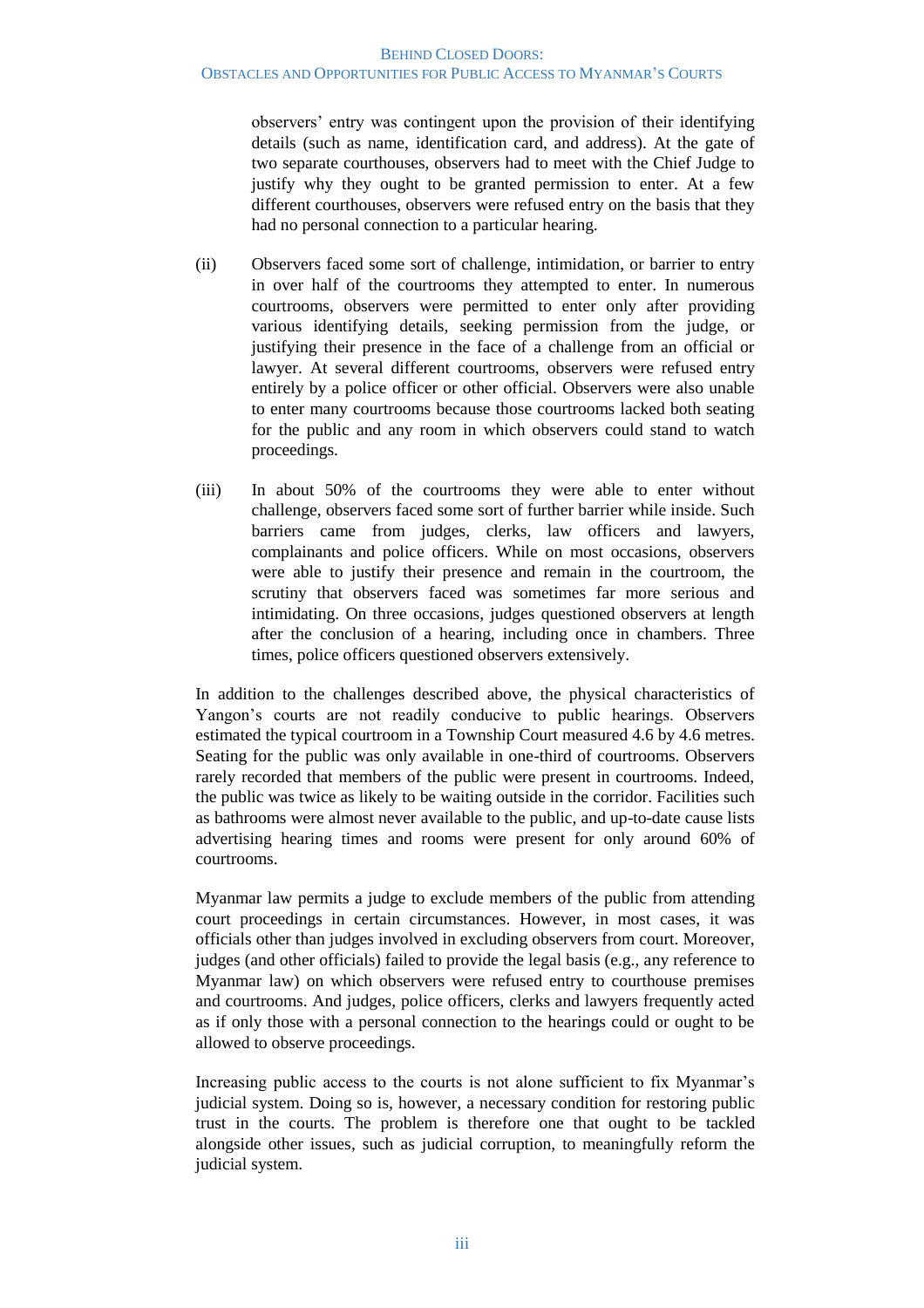#### **KEY RECOMMENDATIONS**

To address the concerns described above, Justice Base highlights the following key recommendations:

- (i) Judges should, in accordance with Section 19(b) of the 2008 Constitution and Section 3(b) of the Union Judiciary Law 2010, administer courts on the basis that courtrooms, courthouse buildings and court premises are open to the public. The right to a public hearing and access to either a courtroom or the courthouse generally should only be restricted in exceptional circumstances, such as when it is strictly necessary to protect the interests of justice or when a security threat exists. Judges should explain their reasons for restricting the right to a public hearing in open court and explain which provision of Myanmar law they are relying on to exclude the public.
- (ii) Judges and other court officials should discontinue the practices of acting as if members of the public can only (or should only) observe a hearing if they have a personal connection to a particular hearing and requiring permission of a judge to enter a courtroom. Judges and other court officials should refrain from requiring members of the public to provide identification cards or other identifying information before entering a courthouse or courtroom or at least strictly limit such practices. Courts should also remove any signs suggesting that such permission is required.
- (iii) Court officials should take steps to improve public access to courtrooms, including by taking measures such as providing seating whenever courtroom space permits, making bathrooms and other facilities freely available to the public, and ensuring that up-to-date and accurate cause lists are made publicly available in courthouses. Leaflets, posters and simple illustrations depicting the public's right to court access should be readily available at information counters inside each courthouse. Court officials should also prioritise the use of bigger courtrooms where possible and, if and when new courthouses are constructed, ensure courtrooms have adequate space and seating for the public.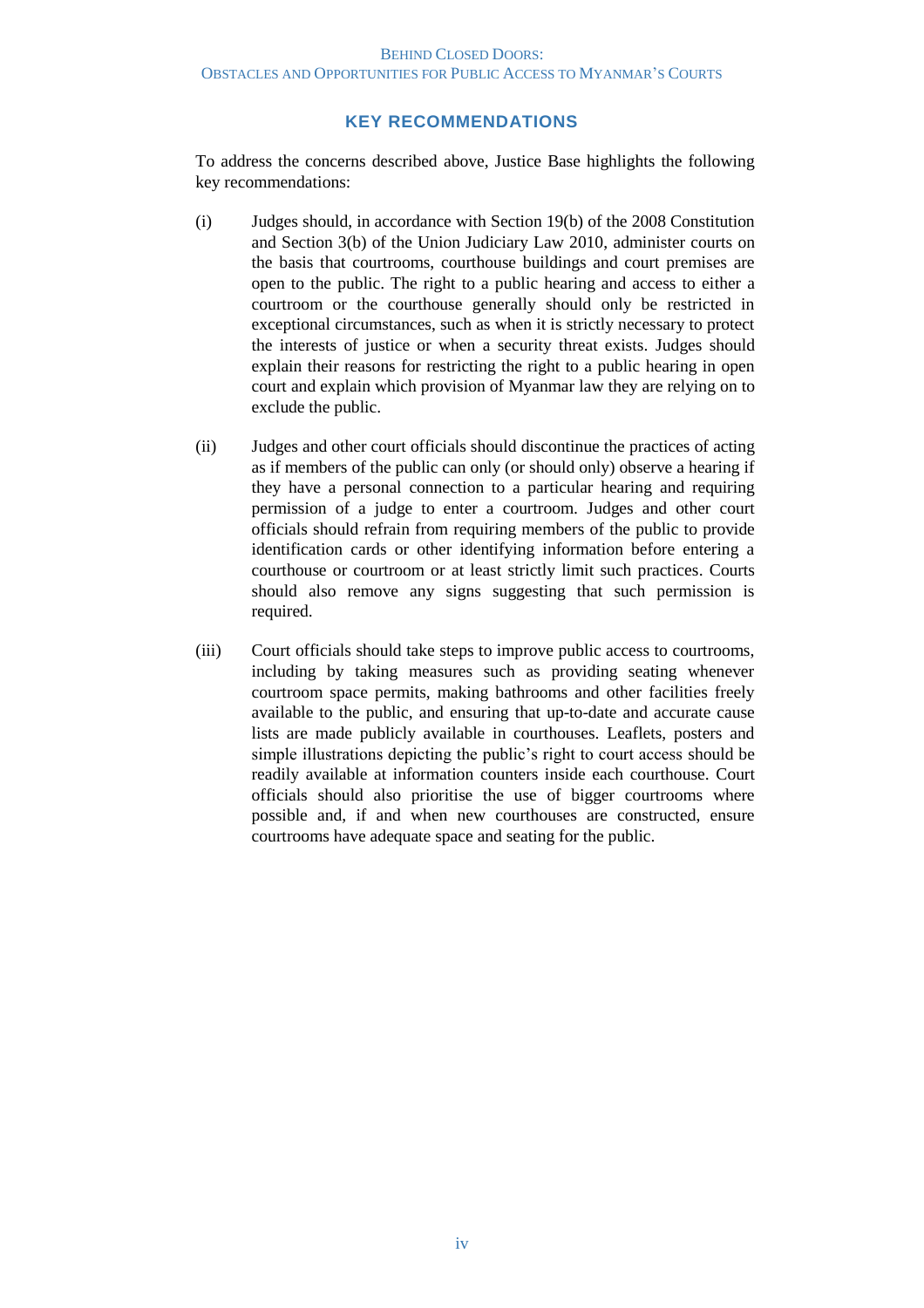# THE JUDICIAL SYSTEM IN MYANMAR

#### I. MYANMAR'S COURT STRUCTURE

The 2008 Constitution establishes a number of courts.<sup>4</sup> At the lowest level are the Township Courts, which have original jurisdiction in both civil and criminal cases.<sup>5</sup> The District Courts have original jurisdiction in some matters, as well as jurisdiction to hear certain appeals from Township Courts. <sup>6</sup> Township and District Courts are supervised by High Courts, of which there is one in each of Myanmar's fourteen Regions and States.<sup>7</sup> Sitting above the High Courts is the Supreme Court, a court of final appeal that also has some original jurisdiction.<sup>8</sup> Outside the civilian court system are the Courts-Martial, which adjudicate matters relating to Defence Services personnel,<sup>9</sup> and a Constitutional Tribunal, which, among other matters, may interpret the 2008 Constitution and adjudicate as to other laws' compliance with it.<sup>10</sup>



#### **Diagram 1: The Court Structure<sup>11</sup>**

#### II. NOTED PROBLEMS CONCERNING MYANMAR'S JUDICIARY

It is well known that Myanmar's judicial system is afflicted by a number of serious problems. The most widely reported of these are considered briefly in turn.

#### **a. Improper executive influence over the judicial function**

The 2008 Constitution guarantees the separation of powers and the independence of the judiciary.<sup>12</sup> However, according to the Special Rapporteur on the situation of human rights in Myanmar, these constitutional safeguards are, in practice, "undermined by the control currently exercised by the executive over the judiciary."<sup>13</sup> The International Commission of Jurists reported last year that:<sup>14</sup>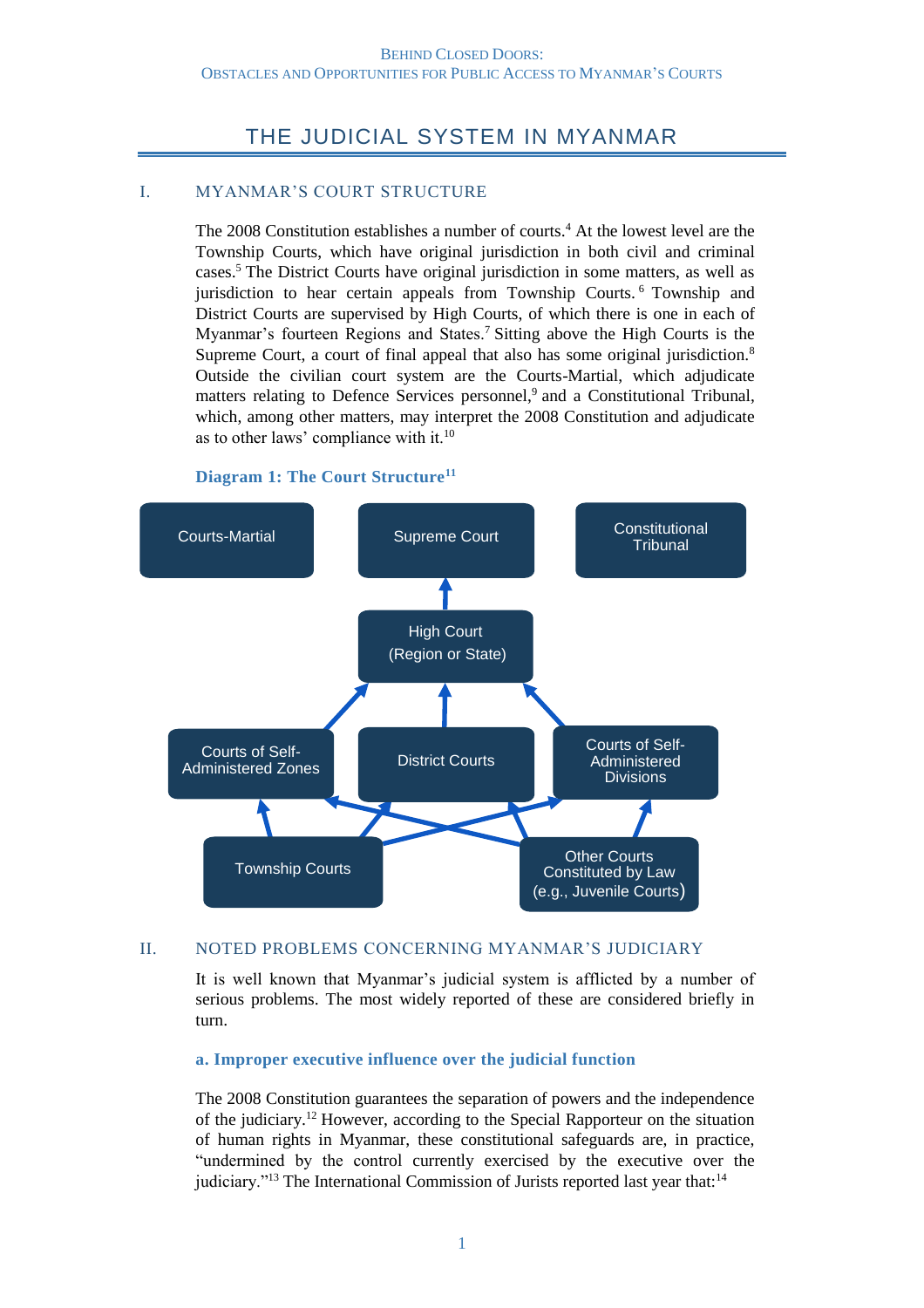*Political and military influence over judges remains a major impediment to lawyers' ability to practice … effectively. Despite improvements, and depending on the nature of the case, judges render decisions based on orders coming from government and military officials, in particular local and regional authorities.* 

The period immediately following independence from colonial rule was a high point for judicial independence, during which the courts asserted their concerns with procedural justice and upheld a number of challenges to executive action. However, the military takeover in 1962 "eroded and extinguished the independence of the judiciary in Burma."<sup>15</sup> The military government abolished the higher courts and replaced them with newly constituted bodies, often staffed with judges who were members of the ruling party. From 1972, politicallyappointed lay-judges administered the lower courts and made decisions in the ruling party's interests rather than according to law. The 1974 Constitution "rejected the separation of powers and an independent judiciary in legal thinking, education, and practice." <sup>16</sup> The State Law and Order Restoration Council continued to tightly control judges after coming to power in 1988. As recently as 2010 it was said that the courts were "more integrated into the army-dominated executive than at any time in their recent history."<sup>17</sup>

#### **b. Judicial Corruption**

It is difficult to overstate the "scale and audacity" of corruption in Myanmar's courts, which often function as "marketplace[s] where participants buy and sell case outcomes." <sup>18</sup> The International Commission of Jurists has reported that corruption is "so deeply embedded into the legal system that it is essentially taken for granted."<sup>19</sup>

The United Nations' Special Rapporteur and the International Bar Association have expressed similar views.<sup>20</sup>

#### **c. Inadequate training of judges and lawyers**

Law schools in Myanmar produce graduates who are generally considered illprepared to practice.<sup>21</sup> Legal education is undermined by, among other factors, low admission standards for law school, corruption, poor curricula and methods of instruction and examination, unqualified instructors, and English-language examination requirements. These problems have their roots in the decline of Myanmar's universities in the second half of the twentieth century, a period that featured frequent enforced closures of universities, close control of curricula, insufficient funding, and a general lack of academic freedom.<sup>22</sup>

Similarly, observers consider the training of individuals holding judicial positions to be inadequate.<sup>23</sup> Moreover, the  $2008$  Constitution does not strictly require judges to have trained or practiced as lawyers.<sup>24</sup>

The Office of the Supreme Court reported to Justice Base that it is currently working to reform the legal curriculum and improve the training of lawyers and judges.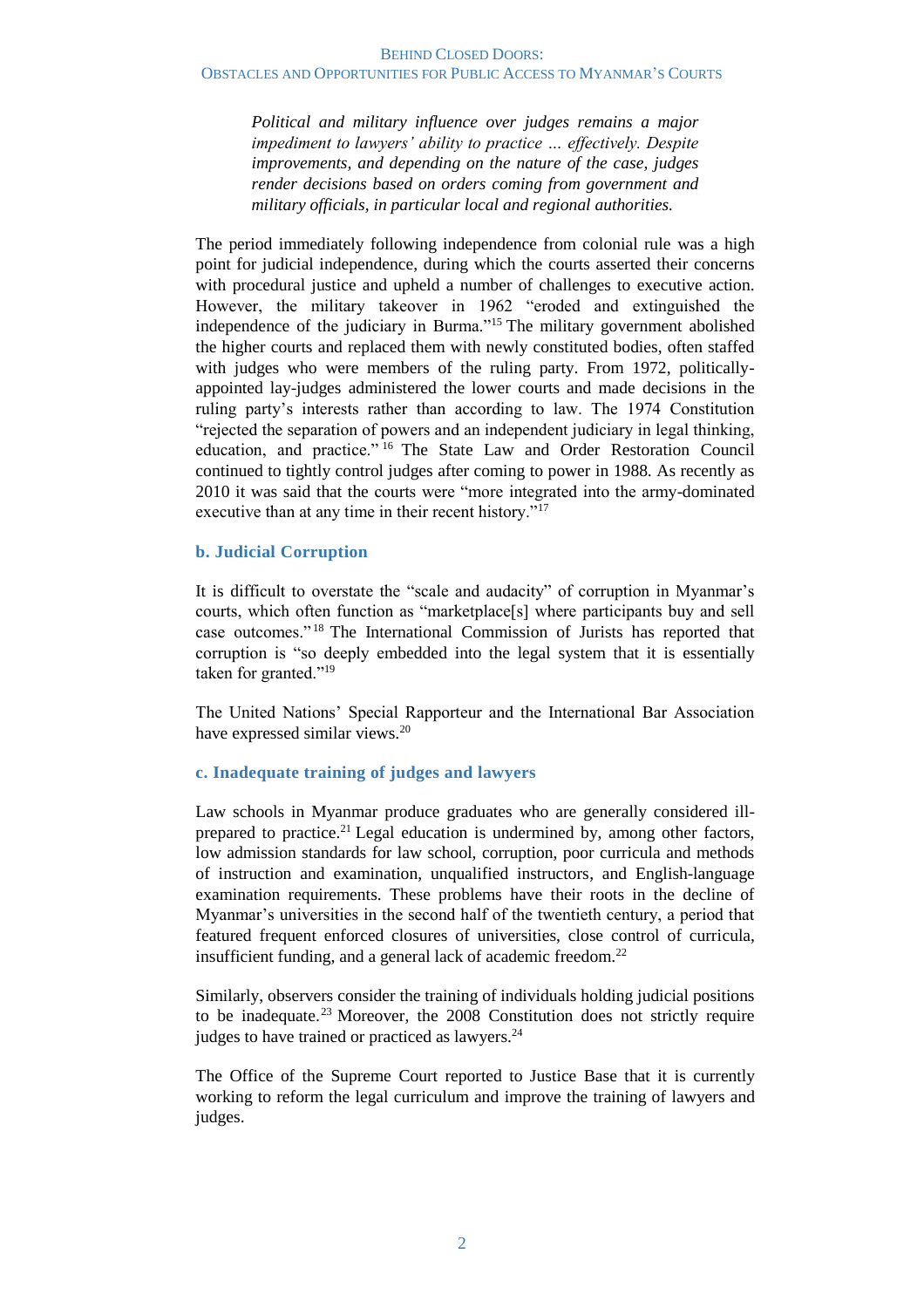#### **d. Reforming Myanmar's legal system**

The nature of these problems requires more than just reform of substantive legal rules. Something more fundamental is also needed: a rediscovery of judicial actors both holding themselves accountable to laws, including procedural rules, and enforcing laws equally and independently.<sup>25</sup>

The issue of public access to court proceedings goes to the same fundamental issue. When legal results can be bought and sold, are dictated by the government, or are reached ineptly, the public lose faith in the judiciary and the concept of law itself.<sup>26</sup> The same is true if judges and other justice officials treat courts as a place in which the public has no right to be. Respect for procedural rights, including the right to a public hearing, is crucial to fostering the populace's acceptance of law and belief in its legitimacy.<sup>27</sup> So while upholding the right is not a sufficient condition to restoring the legitimacy of a malfunctioning legal system, it is a necessary one.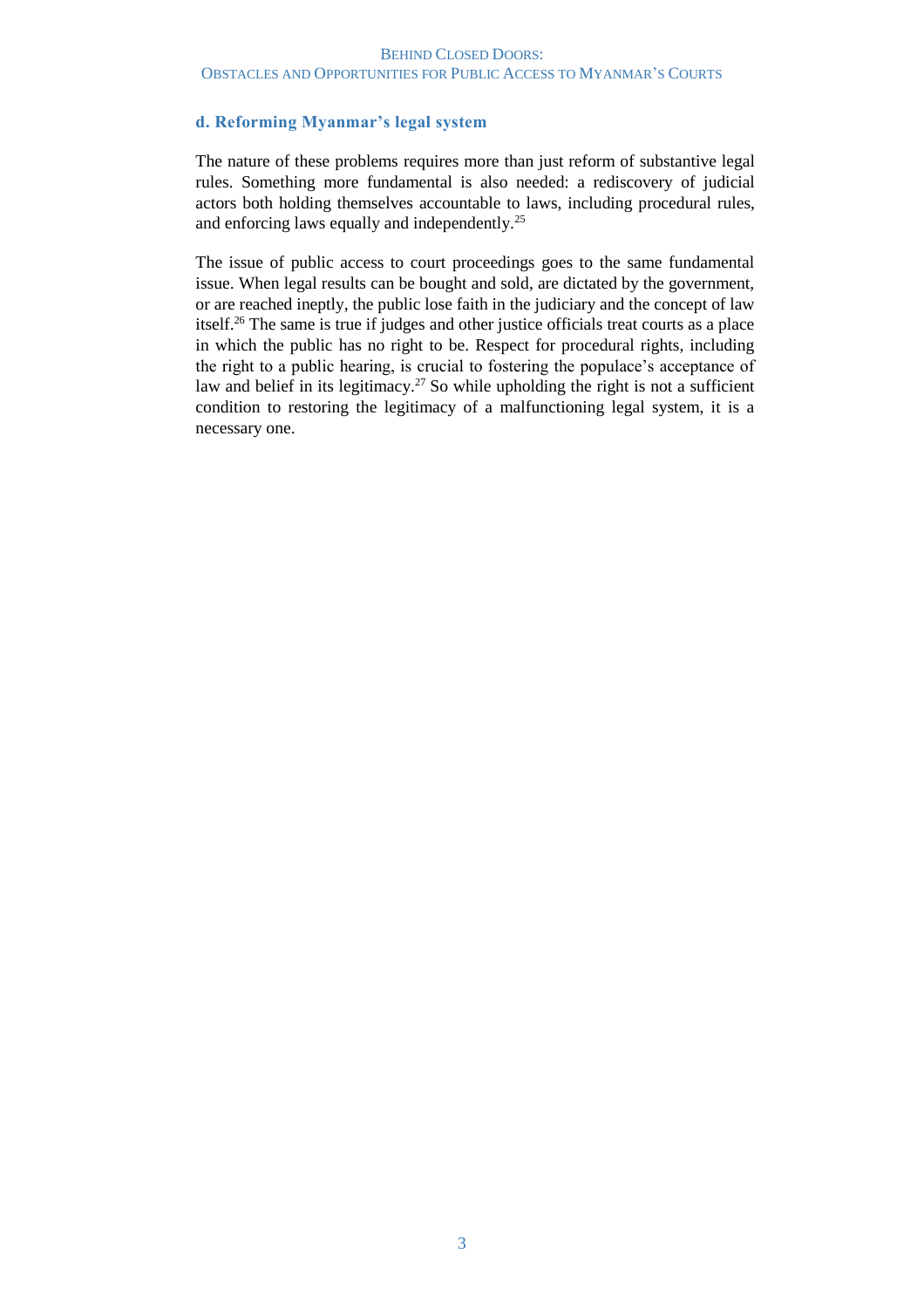# THE RIGHT TO A PUBLIC HEARING

#### I. WHY ARE PUBLIC HEARINGS IMPORTANT?

The right to a public hearing is "both [] a safeguard for the parties to a dispute, and . . . in the interest of the democratic polity at large."<sup>28</sup> Regarding the interests of the parties (or, in the context of a criminal trial, the accused), the public conduct of a hearing and the public delivery of a judgment enable public scrutiny of all actors involved in the court process, promoting accountability and the fairness of the trial and its outcome. Such scrutiny may, for instance, discourage judges from reaching capricious or unfair decisions and discourage perjury on the part of parties and witnesses.<sup>29</sup> In this sense, the right to a public hearing is an aspect of the broader right to a fair trial.<sup>30</sup>

Regarding the interest of the public more generally, public hearings serve an important educational function. When courts are closed, the public may not understand how the courts work and is unable to assess the strengths and weaknesses of the justice system. Public hearings, by contrast, encourage such understanding.<sup>31</sup> They also educate the public on substantive rules of law, as was pointed out by one Myanmar lawyer interviewed during this project.

In addition, public hearings fulfill the important function of legitimating the legal system and, by extension, government more generally. Open courts help develop and maintain public trust in the court system and the administration of justice. By contrast, when the public is excluded from courts, the courts are stripped of their legitimacy. A popular sentiment in the context of recent debates about secret terror trials in the United Kingdom was that "justice conducted behind closed doors … is no kind of justice at all."<sup>32</sup> It is fundamental to the rule of law<sup>33</sup> and  $demoracy itself<sup>34</sup> that trials are fair and conducted in public.$ 

Because the right serves the interests of both parties to a case and the wider public, this report will refer interchangeably to the right to a public hearing and the right to observe court proceedings. The right to observe court proceedings facilitates independent trial monitoring programs, which can themselves support the right to a public trial, build confidence in the judicial process, and, through the presence of monitors, lead the judiciary to implement improved procedures reflective of fair trial standards. Trial monitoring is important in the Myanmar context because it can help identify areas for reform, enhance the capacity of judges and other stakeholders through trial monitoring reports that address weaknesses and offer solutions, and encourage public access to the courts. Such programs cannot occur if courts are closed.

#### II. THE RIGHT TO A PUBLIC HEARING UNDER DOMESTIC LAW

The right to a public hearing in Myanmar is not absolute and the law permits judges to exclude the public from courts under certain circumstances. Section 19(b) of the 2008 Constitution prescribes that justice is to be dispensed "in open Court unless otherwise prohibited by law." The same is stated in Section 3(b) of the Union Judiciary Law 2010. In particular, Myanmar law contains general discretionary powers to exclude the public from court proceedings as well as specific restrictions dealing with certain types of cases.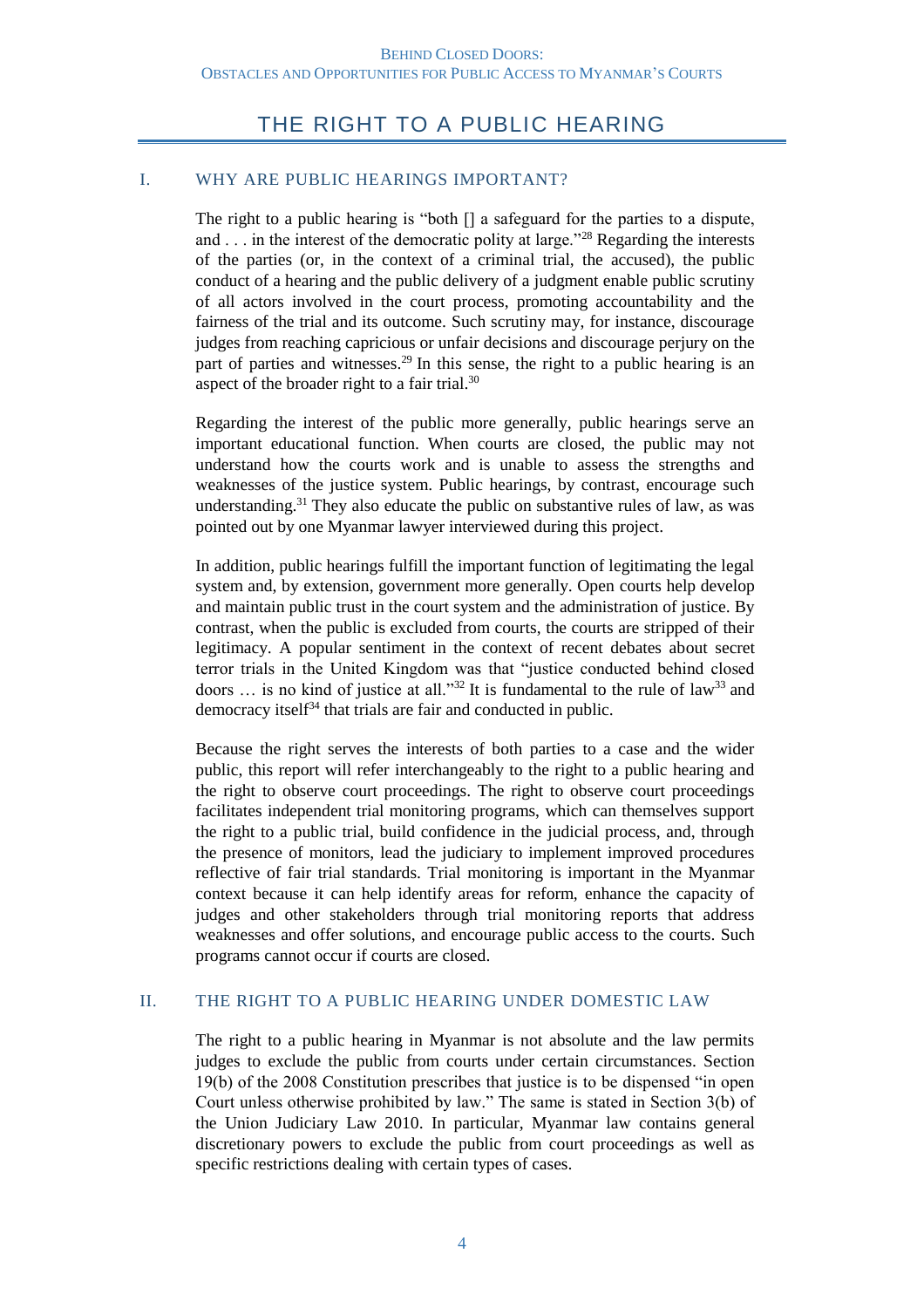Section 352 of the Code of Criminal Procedure 1898 provides:

The place in which any criminal Court is held for the purpose of inquiring into or trying any offence shall be deemed an open Court, to which the public generally may have access, so far as the same can conveniently contain them: [provided] that the presiding Judge or Magistrate may, if he thinks fit, order at any stage of any inquiry into, or trial of, any particular case, that the public generally, or any particular person, shall not have access to, or be or remain in, the room or building used by the Court.

The Courts Manual confers a similar discretion upon judges to close the courts with the rationale of ensuring the courts' security. Section 48(1) reaffirms presiding judges' "discretionary power" under the Code of Criminal Procedure to "exclude the public generally, or any particular person, from the room or building used by him as a Court during the enquiry into, or trial of, any particular case," and confers upon judges the power to take steps necessary to maintain order and prevent disturbances in court. Judges are specifically empowered to forbid the introduction of weapons into courtrooms and to require searches of all those who would enter. Section 48(2) provides that "[i]n civil cases a Judge may take precautions … by excluding undesirable persons from the Court room or building" and to make the same orders for searches and weapons bans.

Judges' discretionary powers to restrict the right to a public hearing must be exercised in conjunction with Section 19(b) of the Constitution. Justice Base is not aware of any Myanmar case-law on the relationship between the relevant legal provisions above and the Constitution, but jurisprudence from other common law jurisdictions and principles established under international law make clear the discretion of judges is strictly limited. That is, the right to a public hearing may only be restricted in exceptional circumstances for valid reasons, such as when it is strictly necessary to protect the interests of justice or the right to privacy of the parties (such as in cases involving juveniles, matrimonial disputes or the guardianship of children).<sup>35</sup> Other exceptional circumstances include when testifying witnesses may face reprisals by supporters of the accused or in professional disciplinary proceedings. <sup>36</sup> Even then, restrictions must be strictly justified and subject to ongoing assessment. The judge must explain his or her reasons for restricting access in open court.<sup>37</sup>

Myanmar law also establishes a limited number of specific restrictions to the right to a public hearing. Section 42(b) of the Child Law 1993 excludes public access to cases in which persons aged 16 or younger are tried, other than by special permission. Section 14 of the Burma Official Secrets Act 1923 creates another exception, permitting courts to exclude the public from proceedings brought under the Act upon the prosecution's request.<sup>38</sup>

The 2014 Myanmar News Media Law prevents pre-publication censorship and, among other things, gives media the right to freely criticise the judiciary.<sup>39</sup> But while a Media Access Handbook published by the Supreme Court permits journalists to report on court proceedings, it instructs media to seek permission from the Chief Judge of a Court before entering a courtroom.<sup>40</sup>

In conversations with Justice Base, the Office of the Supreme Court stressed that access is limited to protect the private interests of individuals and courts only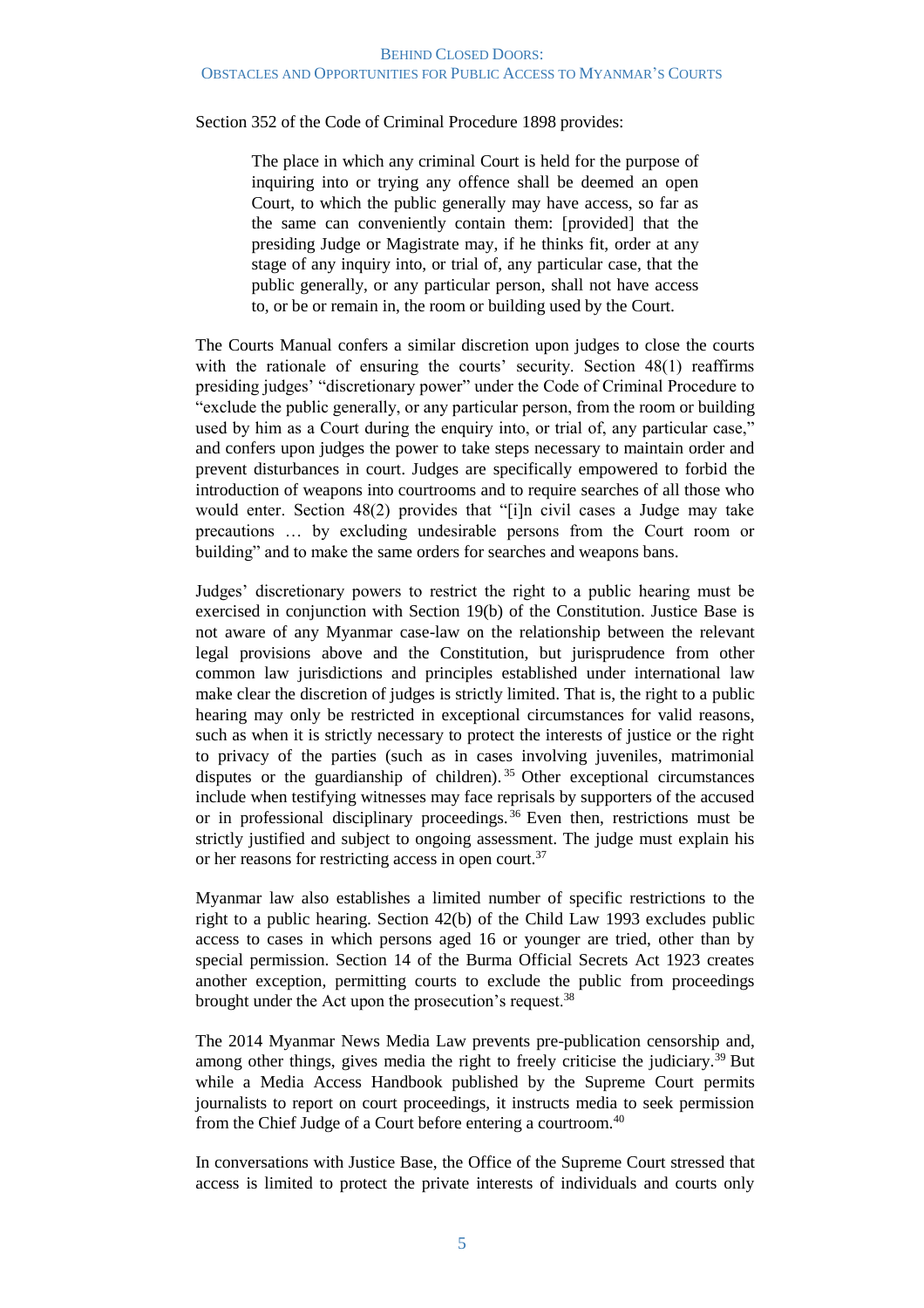require permission when journalists wish to interview particular persons inside. The Office of the Supreme Court also reasoned that the press may publish information prejudicial to ongoing proceedings and courts limit access only in response to these narrow concerns.

While Justice Base agrees these concerns are important, the Media Access Handbook remains unclear as to exactly when and for what reasons permission is required. Requiring permission to enter a courtroom in every instance is inconsistent with Myanmar's 2008 Constitution and other domestic law.<sup>41</sup> The Chief Judge of a court should only restrict media access when it is strictly necessary, such as in a juvenile case, and when doing so, should provide reasons in open court.

Despite the exclusions and challenges mentioned above, the future looks more promising. Promoting the right to a public hearing, framed as public access to courts, is Strategic Action Area 1 under the OSCU's Judiciary Plan for 2015- 2017, which includes plans to modernise court facilities to improve access to proceedings and provide help desks to disseminate key information to court users. Chief Justice Htun Htun Oo emphasized the right to a public hearing in statements made in February 2015, where he stated the "functions of respective courts are required to be made known to the public and the media" and "[a]ccess to information, transparency, access to justice and promotion of public awareness are all included in the strategic plan."<sup>42</sup>

#### III. THE RIGHT TO A PUBLIC HEARING IN INTERNATIONAL INSTRUMENTS

The Universal Declaration of Human Rights ("UDHR") expresses the right to a public hearing in unconditional terms:<sup>43</sup>

Everyone is entitled in full equality to a fair and public hearing by an independent and impartial tribunal, in the determination of his rights and obligations and of any criminal charge against him.

The International Covenant on Civil and Political Rights ("ICCPR") expresses the right in a qualified fashion, recognising that in certain circumstances other interests outweigh the right: $44$ 

All persons shall be equal before the courts and tribunals. In the determination of any criminal charge against him, or of his rights and obligations in a suit at law, everyone shall be entitled to a fair and public hearing by a competent, independent and impartial tribunal established by law. The press and the public may be excluded from all or part of a trial for reasons of morals, public order (*ordre* public) or national security in a democratic society, or when the interest of the private lives of the parties so requires, or to the extent strictly necessary in the opinion of the court in special circumstances where publicity would prejudice the interests of justice; but any judgement rendered in a criminal case or in a suit at law shall be made public except where the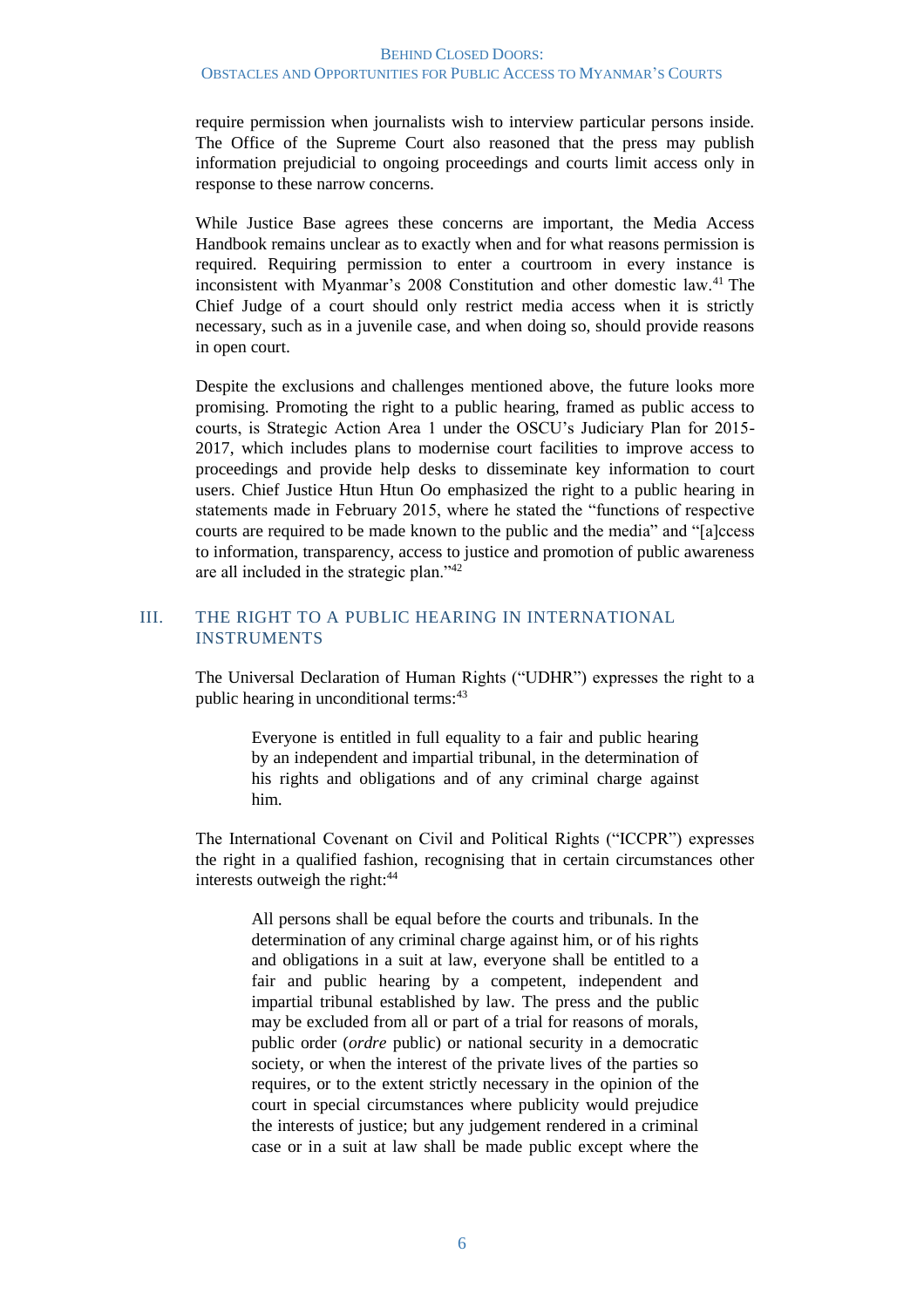interest of juvenile persons otherwise requires or the proceedings concern matrimonial disputes or the guardianship of children.

If a court wishes to derogate from the rights afforded under Article 14, the court must determine in accordance with law that the public or press should be excluded based on "*specific findings* announced in open court showing that the interest of the private lives of the parties or their families or of juveniles so requires."<sup>45</sup>

The Human Rights Committee has made clear the broad scope of the ICCPR right. Exceptions of the sort provided for may only be made to the extent strictly necessary in special circumstances when publicity would be prejudicial to the interests of justice. Other than in such circumstances, access must be open and not limited to a particular category of persons.<sup>46</sup>

The ICCPR right to a public trial requires more than nominally opening hearings to the public. Courts must also make information regarding the time and venue of hearings available to the public.<sup>47</sup> In addition, they must provide for adequate facilities for the attendance of interested members of the public.<sup>48</sup>

Neither the UDHR nor the ICCPR directly binds Myanmar. Although Burma, as it then was, voted in favour of the UDHR, $49$  the UDHR is not legally enforceable in its own right.<sup>50</sup> Myanmar has not yet signed the ICCPR,<sup>51</sup> despite repeatedly stating a commitment to consider doing so.<sup>52</sup> However, the UDHR is a foundational document of international human rights law and is generally regarded as having reached the status of customary international law through widespread state practice and *opinio juris* (the belief of states that they are so legally bound). <sup>53</sup> States are arguably bound to respect and fulfill the rights articulated in the UDHR, including the right to a fair and public hearing. Similarly, many agree that the right to a fair trial as articulated in the ICCPR is widely accepted as common practice.<sup>54</sup> At least in the context of criminal proceedings, states are bound to abide by the rule that every person has the right to a public hearing in a court of first instance.<sup>55</sup>

#### IV. CASE STUDY: PUBLIC ACCESS TO COURTS IN THE UNITED KINGDOM

The United Kingdom, a fellow common law jurisdiction and the drafter of Myanmar's original Penal and Criminal Procedure Codes, affords citizens public access to court hearings. Under Article 6 of the European Convention on Human Rights ("ECHR") citizens possess the right to a fair trial, including the right to a "fair and public hearing within a reasonable time by an independent and impartial tribunal." In addition, the public:

[M]ay be excluded from all or part of the trial in the interests of morals, public order or national security . . . where the interests of juveniles or the protection of the private life of the parties so require, or to the extent *strictly necessary* in the opinion of the court in special circumstances where publicity would prejudice the interests of justice.<sup>56</sup>

In interpreting the general right to court access under Article 6 of the ECHR, the European Court of Human Rights has stated that while it may be subject to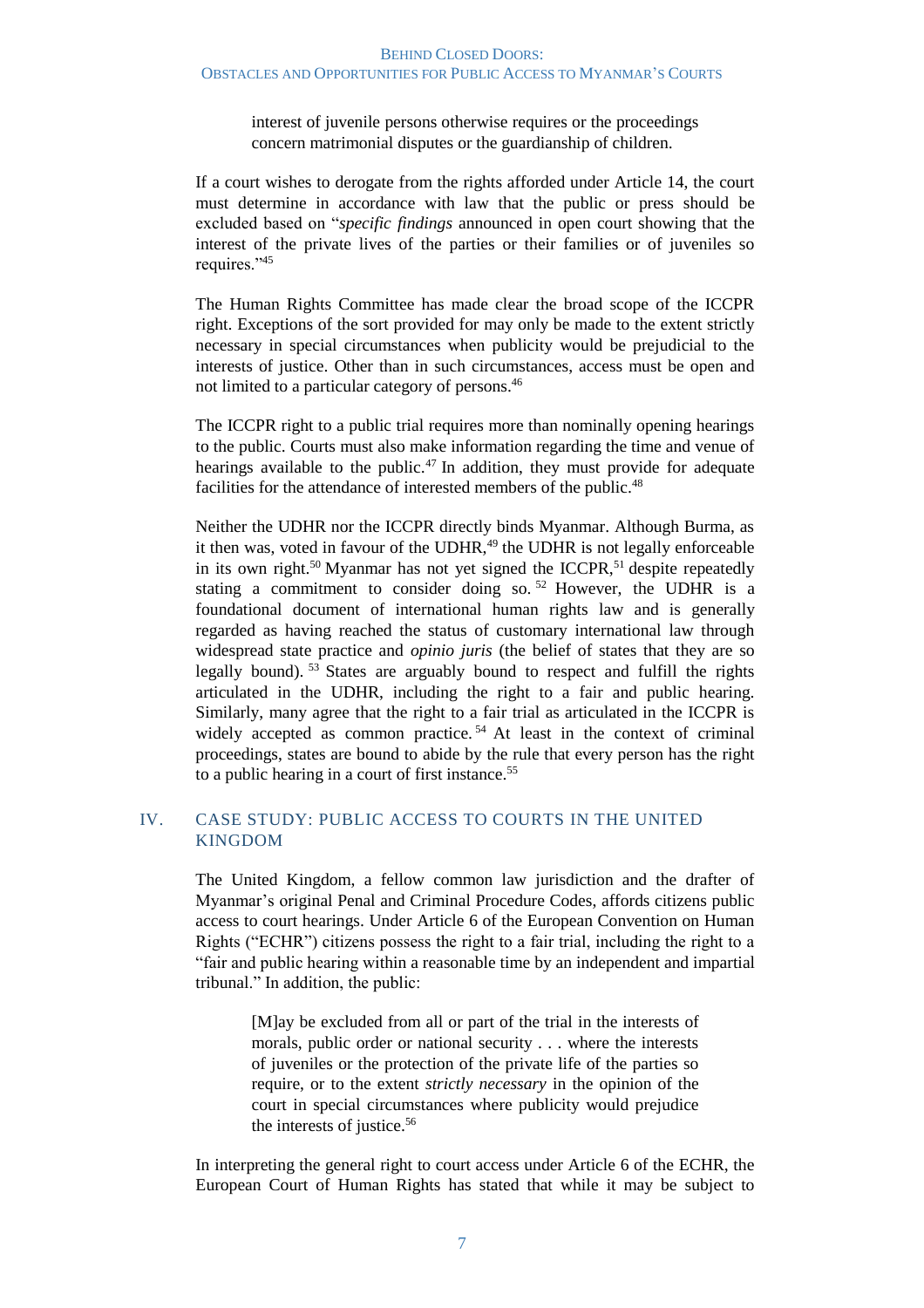limitations, such limitations must not "restrict or reduce the access" in such a way that the "very essence of the right is impaired."<sup>57</sup> In addition, a limitation is incompatible with Article 6 if it does not pursue a "legitimate aim" and if there is not a "reasonable relationship of proportionality between the means employed and the aim."<sup>58</sup>

The Human Rights Act 1998 incorporated the rights set out in the ECHR into domestic UK law and tracks the ECHR's language, providing for the same exceptions to the right to a public hearing, including when it is in the interest of national security or when it is necessary to protect the privacy of litigants.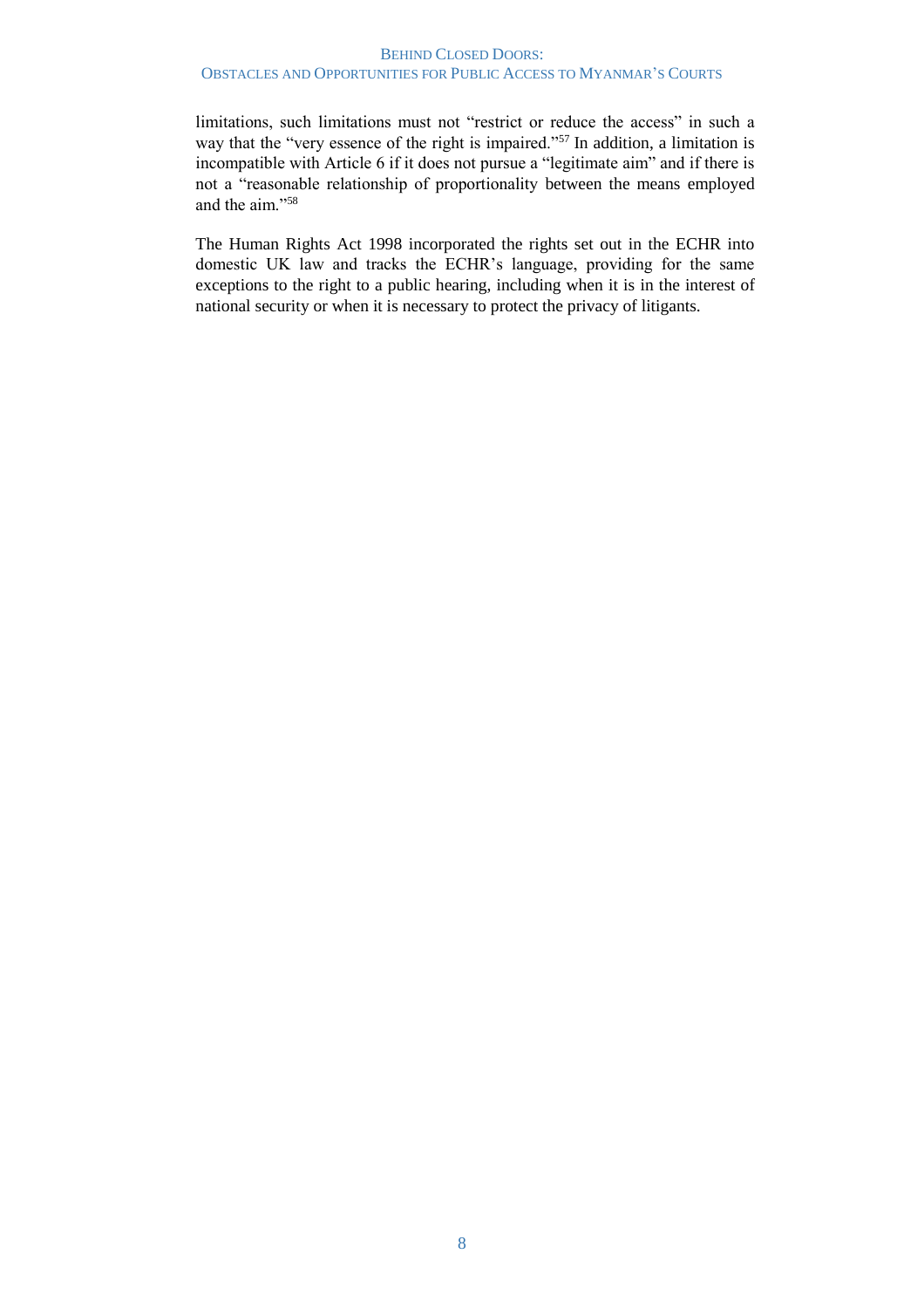# PUBLIC ACCESS TO PROCEEDINGS IN YANGON REGION'S COURTS

#### I. METHODOLOGY

Justice Base recruited four Myanmar nationals (non-lawyers) to act as observers for this project. The observers – three male and one female, aged from their midtwenties to their early thirties – received basic training in domestic and international law on the right to a public hearing. Justice Base also trained them as to how to proceed if and when obstacles to courtroom access arose. Inevitably, observers responded to situations differently; in particular, when officials engaged in intimidating behavior to dissuade observers from entering courtrooms.

The instructions observers followed included a code of conduct and a script if courtroom or courthouse actors questioned them as to why they were present: observers were to reply that they were exercising their right as ordinary citizens to observe.<sup>59</sup> If questioned further, they were to provide the business card of Justice Base's Country Director and refer all inquiries to the organisation.<sup>60</sup> In practice, however, observers proved reluctant to disclose their affiliation with Justice Base when faced with questioning, for two reasons. First, observers often felt that revealing their affiliation with the organisation could lead to trouble for them personally. Second, there was concern that revealing the project to court officials could change court officials' behaviour and lead them to treat observers differently than if they were normal citizens attempting to observe proceedings. Despite observers' reluctance to disclose their association with Justice Base, it is possible lawyers and/or court officials around Yangon became aware of observations by the latter stages of the project. If this was the case, it is unclear how it affected the behaviour of lawyers and officials.

After an initial pilot period, observers spent four weeks working in pairs to attempt to observe proceedings around Yangon. Justice Base gave each pair a list of 25 of the 50 courts in Yangon (45 Township Courts, 4 District Courts and the Yangon High Court). A pair would attempt to enter the given courthouse – arriving separately to minimise the chance of arousing any suspicion – and, once inside, attempt to observe proceedings in separate courtrooms. If successful in gaining entry, an observer would stay in any given courtroom for a maximum of two hearings or two hours before moving to the next room. When the pair observed all functioning courtrooms, they would move to the next courthouse and repeat the process. Observers used a questionnaire developed by Justice Base to systematically collect information as they went: such as whether there were any barriers to entering the courthouse premises, whether there were barriers to entering courtrooms, whether other members of the public were observing proceedings from inside or outside courtrooms, and whether they were challenged by officials once inside a courtroom.<sup>61</sup> The nature of cases observed depended purely on chance: there was, for instance, no attempt to either target or avoid politically sensitive cases.

Halfway through the observation period it became apparent that the presence of observers in a courthouse for more than a few hours usually aroused suspicions. Justice Base determined it must minimise the total amount of time any one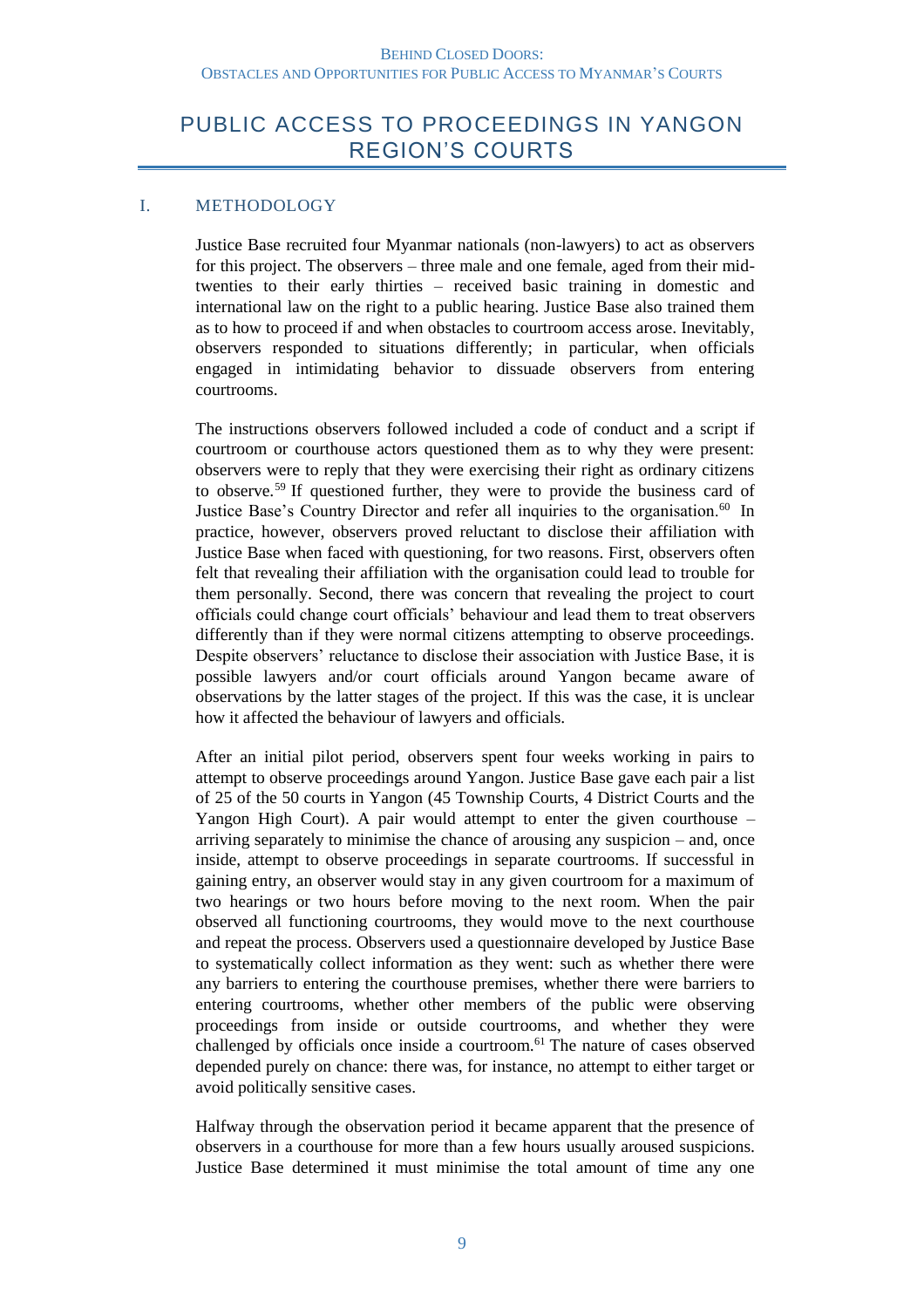observer spent in a given courthouse to mitigate risk to the observers and the project. Accordingly, Justice Base decided all four observers would conduct observations in different courtrooms at the same courthouse at the same time rather than attending courthouses in pairs. Observers could then complete the required number of observations for each courthouse more quickly and observers could move on before their presence aroused suspicion. <sup>62</sup>

Justice Base also consulted with Myanmar lawyers, government officials and non-governmental organisations working on justice sector reform. Justice Base met with the Office of the Supreme Court, which provided comments on a final draft of this report.

In total, observers visited 36 of Yangon's courthouses (31 Township Courts, four District Courts, and the High Court) and observed a total of 205 hearings across approximately 119 courtrooms for an average of around 26 minutes per hearing.<sup>63</sup> Observers attended both civil and criminal hearings. Observers saw all stages of proceedings, including oral arguments, examinations in chief and crossexaminations, the delivery of verdicts, and sentencing. Observations took place only within the Yangon municipality.

The data gathered are discussed thematically below.

#### II. ACCESS TO YANGON'S COURTHOUSE PREMISES

As noted above, observers visited a total of 36 courthouses across Yangon. Observers encountered protocols or obstacles in one form or another in accessing courthouse premises approximately 16% of the time.

In two District Courts, officials required observers to present their identification cards and leave them with officials in order to enter the premises. Numerous Township Courts required similar information, including not only identification cards but addresses and the names of observers' fathers. In some cases, officials asked for such information only after it became clear the observer did not have a personal connection to a particular hearing inside. In one instance, officials also administered a physical security check.

Gatekeeping officials frequently quizzed observers as to their reasons for entry. On one such occasion, when an observer said he simply wished to observe proceedings as an ordinary citizen, the official told him he would need to speak to and obtain permission from the Chief Judge. Lacking what would be considered a good reason, and reluctant to explain his affiliation with Justice Base for reasons discussed above,<sup>64</sup> the observer decided to leave.

At a second courthouse, a sign at the entrance to the courthouse indicated that no one could enter except on duty or official business. A clerk asked what the observers were doing when they sought to enter the premises and brought a judge to come and meet with them. The judge asked what they were doing, and eventually allowed them to stay when they insisted they were ordinary citizens who wanted to observe what went on in the courts.

At two of the courthouses visited, being connected to a case was not just an expectation but a rigid requirement of entry. At one Township Court, entry was contingent on the issuance of an entrance card. Court officials issued this card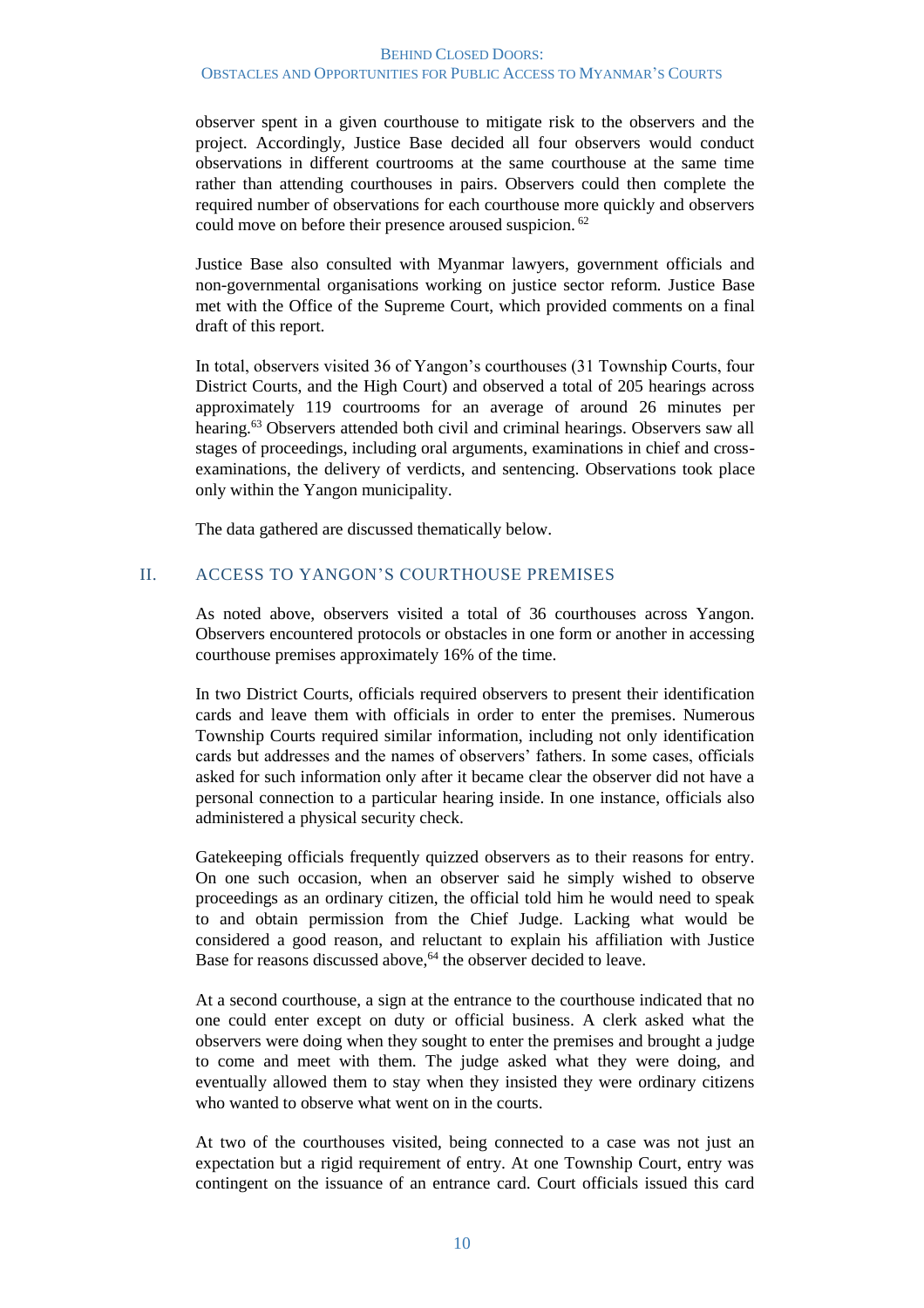only after observers provided their names, addresses, identification card numbers, their reason for entering the courthouse, and the name of the person they were going to see inside. The observers managed to gain entry, but only after inventing reasons, such as that they were there to see a friend who was a witness in a case.<sup>65</sup> It was clear officials would not allow observers on the premises in the absence of such a reason.

The Yangon High Court imposed the same rigid requirement for entry. One of the two observers who was refused entry described his experience as follows:

*At the gate of the High Court, an official stopped me and asked me "What is the matter?" When I replied [that I wanted to enter to watch a hearing], the official said "Wait a moment" and called the security guard. The guard asked me "How are you related [to the proceedings]?" I replied "I am observing the court proceedings as an ordinary citizen." He asked "To which hearing are you related?" I replied "[I am] not related to any hearing. I am just an ordinary citizen who would like to observe." And I asked him "Is there any hearing in this court?" He answered "Sure there is." I said "I would like to enter as an ordinary citizen to observe the hearings." The guard said … "No, since you are not related to any case or hearing, you are not allowed to enter into the Courthouse."* 

#### III. ACCESS TO YANGON'S COURTROOMS

Observers found that gaining entry into a courtroom and remaining in that courtroom for the duration of a hearing were often different matters.

**a. Obstacles to gaining entry to courtrooms, such as requiring the provision of identifying information, obtaining permission from presiding judges and direct refusal** 

As noted above, observers were able to enter courtrooms about 50% of the time without impediment. Observers were unable to enter, or could only enter after being challenged, the remaining courtrooms.

Similar to obstacles faced at courthouse gates, court officials permitted entry to numerous courtrooms only after observers provided identifying details to the clerk, such as their names, addresses, and fathers' names. In one courtroom, the observer had to provide his name and address, plus the name of his former school, qualifications and occupation to the presiding judge as he entered.

Two courtrooms had signs reading "No entrance without permission" or "Seek permission before entry" posted outside. At other courtrooms, officials required observers to seek permission of the presiding judge in order to enter and observe proceedings. The requirement of asking permission arose at a separate courtroom only when it became apparent to the law officer (prosecutor) that the observer had no personal connection to the proceedings.

On several occasions, judicial officers – including judges and clerks – interrupted proceedings to challenge observers as to what they were doing as they entered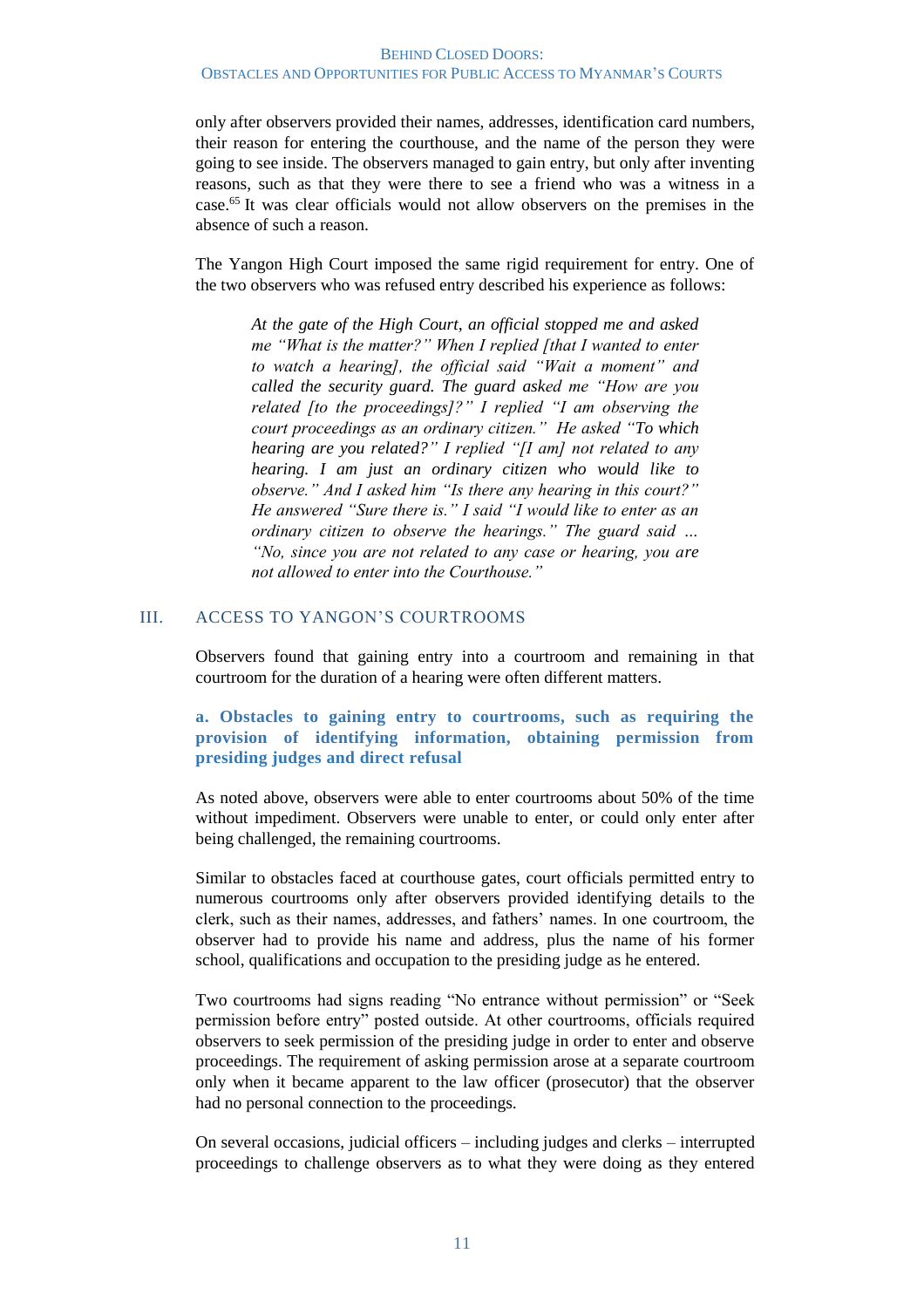the courtroom. The observers followed the script, saying they wanted to observe proceedings, and were subsequently allowed to enter.

Officials also refused observers entry to some courtrooms. On three occasions, police officers positioned near an open court door moved to block observers' attempts to enter. On one of these occasions, a judge who heard the obstructed observer's raised voice told the police to let the observer enter.

Another refusal occurred when an observer attempted to enter a courtroom during the examination of a witness in a well-known politically related trial.<sup>66</sup> An unidentified person (that is, someone who was not a uniformed police officer) told him not to enter. When the observer asked why not, the unidentified person told the observer – in a manner the observer described as intimidating – he should not enter because his presence would present an obstacle to the hearing.

Finally, an observer was refused entry on a separate occasion by a clerk, who told him there was a risk he could be confused with the defendant and witnesses if he entered, although after the hearing the judge told the observer the real reason he was not permitted to enter was because the courtroom was too small to accommodate him.

#### **b. Logistical obstacles to entry, such as a lack of space and seating**

Approximately two-thirds of all courtrooms observed did not have seats for the public. In more than 40 of those, observers could not comfortably stand in the room to watch proceedings, meaning they had to attempt to listen from the door or corridor. Observers estimated the size of each room they entered, and at the Township Courts, the average estimate was 4.6 by 4.6 metres. On a number of occasions, public seating benches were in corridors outside courtrooms when it appeared they could have fit inside comfortably. Sometimes spare spaces inside courtrooms were used for purposes other than seating, such as to store water coolers.

There were on average around eight people present in a courtroom during the hearings observed. Typically, this included the parties to proceedings, lawyers, officials (judge, clerk, and police) and/or witnesses.



#### **Diagram 2: A typical courtroom**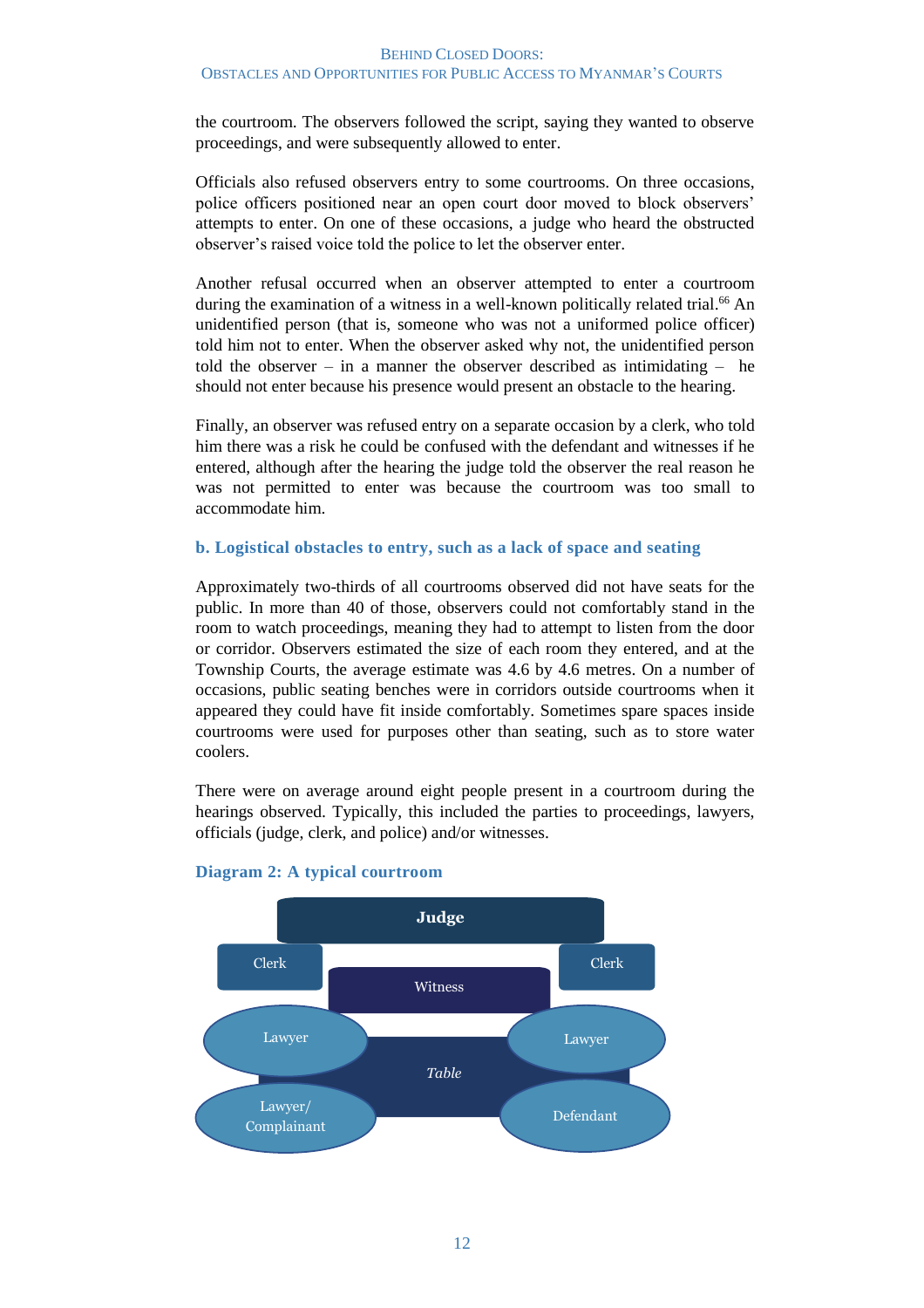Members of the public (that is, family members or anyone else who was not a party to proceedings, court officials, lawyers or witnesses) were rarely present in the courtroom. When officials did not permit entry to the courtroom, observers were usually able to hear proceedings from the corridor. This was the most common place for family members or other members of the public to be during a hearing: observers identified such people listening or waiting in the corridor during more than a third of hearings observed.

In addition to space constraints, facilities such as public toilets were infrequently available. When they were, members of the public usually had to either pay a fee to access them or obtain keys from judges and clerks as most bathrooms were locked. Observers located cause lists – documents displayed to publicise times and locations of hearings –and confirmed their accuracy for only around 60% of all courtrooms visited.

The right to a public hearing, realised properly, requires that courts make information regarding the time and venue of hearings available to the public and provide adequate facilities for the attendance of interested members of the public.<sup>67</sup> Observers reported the way in which officials managed courthouses in Yangon, including the lack of facilities and information, often contributed to the sense that courtrooms were not places where the public was welcome.

#### **c. Challenges to remaining in courtrooms once entry had been attained**

In total, observers were able to enter about half of the courtrooms they attempted to access. Observers watched proceedings and left without incident in approximately 50% of those courtrooms. They reported facing some sort of challenge or scrutiny in the remaining half (approximately 30 courtrooms).

Observers were challenged as to who they were and what they were doing by judges, clerks, law officers or lawyers, complainants, and police officers inside courtrooms. On most occasions, observers were able to satisfy the challenging party that they were simply exercising their right to observe proceedings and officials should allow them to remain. In two courtrooms, they had to provide their identifying details.

However, even when observers were permitted to remain in the courtroom, other actions made observers feel uncomfortable: sometimes judges or law officers would look at observers during hearings to the extent that observers felt discomfort, and one observer reported an instance of a judge aiming a camera at him.

#### **d. Examples of the most serious challenges and removal from courtrooms**

On two occasions, court officials required observers to speak with the Chief Judge at the end of a hearing to explain what they had been doing and why they had come to observe the hearing; one of those conversations occurred in chambers. On a third occasion, the presiding judge requested the same information but also asked the observer whether he was there to check up on what he (the judge) was doing. That same judge later approached the observer after the hearing. He asked the observer what he had seen during his observation,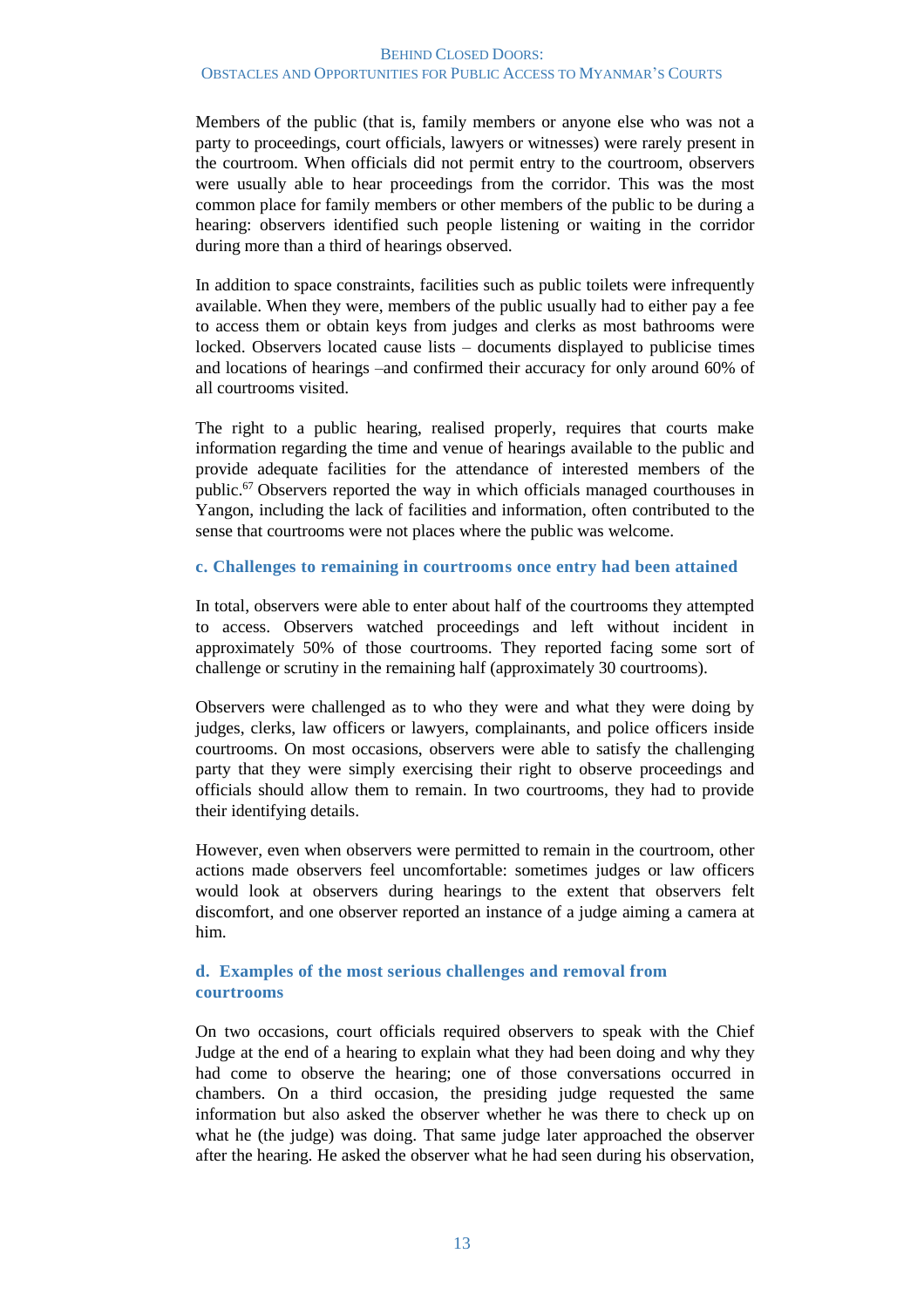and subsequent events led the observer to believe the judge reported his presence to police in the courthouse.

On a separate occasion, a law officer who challenged the observer asked, among other questions, where the observer was from. When it was apparent the observer was not from the part of Yangon where this particular courthouse was situated, the law officer quizzed the observer as to why he would go to a courthouse in another area. The law officer asked a police officer to take the observer outside to make inquiries. The police officer did so and questioned the observer at some length about what he was doing, who he was working for, and so on.<sup>68</sup>

In a different courtroom, a police officer physically removed an observer. The police officer had asked the observer whether he was connected to any of the witnesses. The observer replied in the negative, and then, in the observer's words:

*The policeman asked "Then what are you doing here?" I answered "I am coming to observe the court proceedings as an interested ordinary citizen." The policeman said "Then go outside and watch there." I said "Why? I want to observe as an ordinary citizen." He replied "No. You can't. Go outside and watch outside." I looked to the Judge and the Judge did not say anything. Then, the policeman took me from my arm and dragged me outside.* 

On another occasion, a law officer declared those who were not related to the trial were not allowed to sit inside, and went outside to call for a police officer to come into the courtroom and search the observer. The police officer declined to do so, but sat down next to the observer and remained there as the hearing resumed. At the conclusion of the hearing, the police officer took the observer by the arm and led him out of the courtroom. The law officer joined and, together with the police officer, spent around half an hour asking the observer questions. These included where the observer lived, why he was in that part of town, why he wanted to watch what happened in court, who he was reporting to and what organisation he was from. The police officer eventually told the law officer the observer could stay in the courthouse, but made the observer first give him his name and mobile number. Later that day, and then once again a few days later, the police officer called the observer to ask what he was doing and whether he had watched other court proceedings.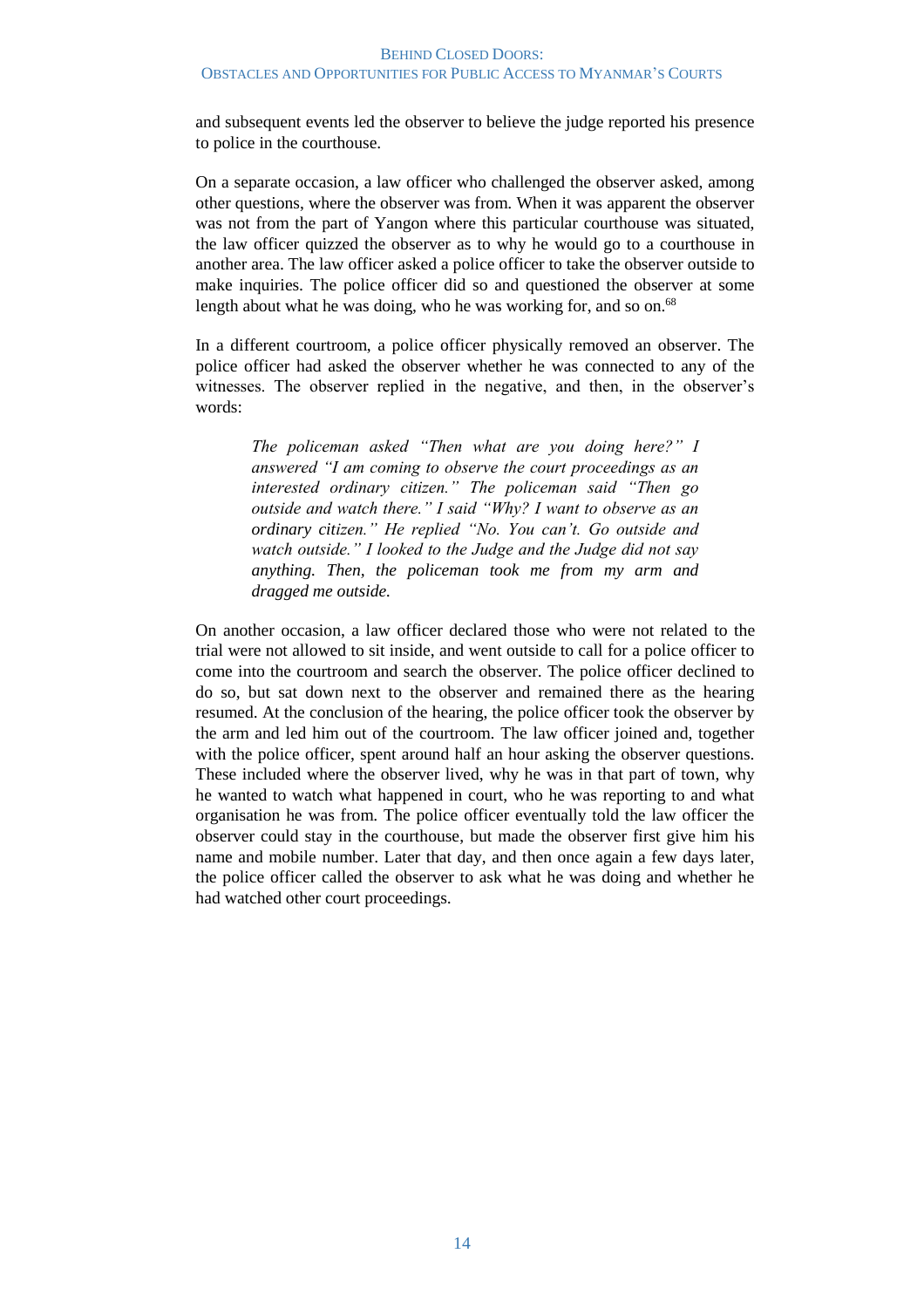### CONCLUSIONS AND RECOMMENDATIONS

What to make of the results of this research project might depend on one's expectations of Myanmar's courts. Given the history of closed courts, it is perhaps encouraging that observers only encountered barriers to premises at onethird of the courthouses they visited, and the common barriers to entry (supplying personal details and/or undergoing a security check) could be easily overcome. However, observers were only able to enter, observe and remain inside courtrooms without further questioning in approximately one quarter of all courtrooms. On many occasions, observers faced some sort of informal challenge, such as the need to establish a personal connection to a case or otherwise justify his or her presence. The power to exclude the public from a hearing under Myanmar law is supposed to turn on the nature of the hearing (such as in a juvenile case) or genuine security concerns, rather than on whether the person who wishes to observe can prove that he or she has a personal connection to the case. The right to an open court is meant to ensure that the public in general, rather than a specific category of persons (such as family members of the parties), can observe proceedings.<sup>69</sup>

In debriefings with Justice Base, observers reported feeling uneasy that, because cases move slowly through the system, police officers and court officials easily identify new attendees. Though the lack of a personal connection did not frequently lead to enforced exclusion, judges and other official actors often subjected observers to intimidating behavior (having to give their details to judges and clerks, being required to meet with judges in chambers to ask permission, justifying their presence, and being questioned by police). <sup>70</sup> The extent to which such behaviour is likely to intimidate members of the public and deter them from going near the courts should not be underestimated, given that judges and other officials are widely perceived to be corrupt, and given also that there is a very recent history of extensive government surveillance and suppression of fundamental rights and freedoms in Myanmar.<sup>71</sup>

When Justice Base asked observers directly whether their friends or family would feel comfortable observing proceedings, all four were of the view that the public generally do not see courts as places in which their presence is welcome. One talked about the lack of trust in the judicial process and how judges are frequently rude and tough on complainants. A second observer recounted how his friends and family would be too afraid to enter. Another added she did not know the public could access court hearings prior to this project and doubted others were aware. One observer said people felt uncomfortable with the questions they were asked when they went to court, including those about their identity and reason for attending court hearings.

Lawyers and non-governmental organisation workers interviewed for the project stated that courts in Myanmar have opened significantly in the past decade. But further positive change should not be taken as a given. Considering the legal reforms that have occurred since 2011, legal scholar Nick Cheesman says: <sup>72</sup>

In a short time, a lot changed in Myanmar. But experience shows that ideas and practices – once habituated and institutionalized through courts, prosecutorial agencies, and police forces – can prove highly resilient. Around Asia, people still feel the effects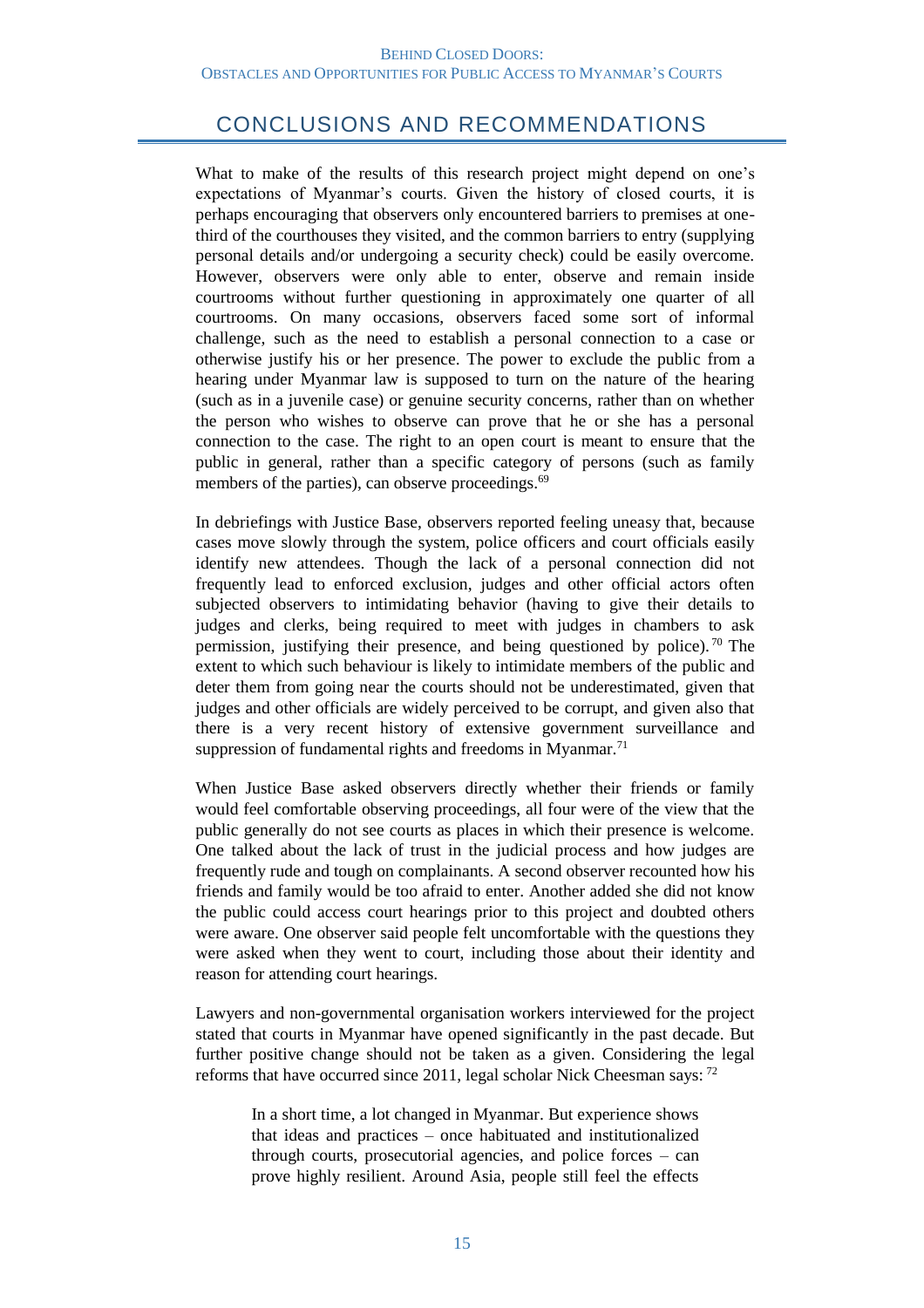of repressive government years after the end of dictatorship. Filipino policemen still torture. Indonesian judges still take bribes. Tectonic shifts in political power can be dramatic and exciting, but shifts in institutional behaviour are protracted and wearisome.

The same commentator, when discussing the use of closed courts in political cases in recent years, describes how in comparison to the special courts of the past, "[t]he juridical space for closed courts is [now] located in the ordinary law<sup>173</sup> – specifically, in the laws set out above that confer discretion to close the court.<sup>74</sup> It is noteworthy that, in the experience of the observers employed by this project, officials did not make a single attempt to legitimise their actions (such as excluding observers, questioning them, making them seek permission, and so on) by reference to law. Officials primarily justified their actions by reference to the view those without a personal connection had no place in the court, rather than by reference to law or security concerns.

To restore the legitimacy of and public trust in Myanmar's legal system, issues around public access to the courts ought to be addressed alongside more welldocumented problems of corruption, executive influence and inadequate training.

In comments to Justice Base, the Office of the Supreme Court has made clear its desire to support access to courts and improve facilities to encourage public hearings. The Office of the Supreme Court, in cooperation with USAID's Promoting the Rule of Law Project, implemented a number of systemic changes in pilot courts across Myanmar, including: case management systems to resolve disputes quickly, customer service trainings for judges and court officials, and information counters to assist court users in navigating the court system. In addition, the Office of the Supreme Court stated that such courts include waiting rooms, freely available public toilets and clean drinking water. Justice Base welcomes these improvements and acknowledges the difficulties involved in judicial reform, such as budget constraints and lack of adequately trained staff. The recommendations below offer a number of important reforms that should be implemented by the Myanmar government, some of which could be implemented quickly at minimal expense.

#### FOR THESE REASONS, JUSTICE BASE RECOMMENDS:

A Judges and court officials change their practices to ensure compliance with Myanmar law and international law concerning the right to a public hearing. Specifically, Justice Base recommends:

(i) Judges should, in accordance with Section 19(b) of the 2008 Constitution and Section 3(b) of the Union Judiciary Law 2010, administer courts on the basis that courtrooms, courthouse buildings and court premises are open to the public. The right to a public hearing and access to either a courtroom or the courthouse generally should only be restricted in exceptional circumstances, such as when it is strictly necessary to protect the interests of justice or when a security threat exists. Judges should explain their reasons for restricting the right to a public hearing in open court and explain which provision of Myanmar law they are relying on to exclude the public. Judges should carry this out in accordance with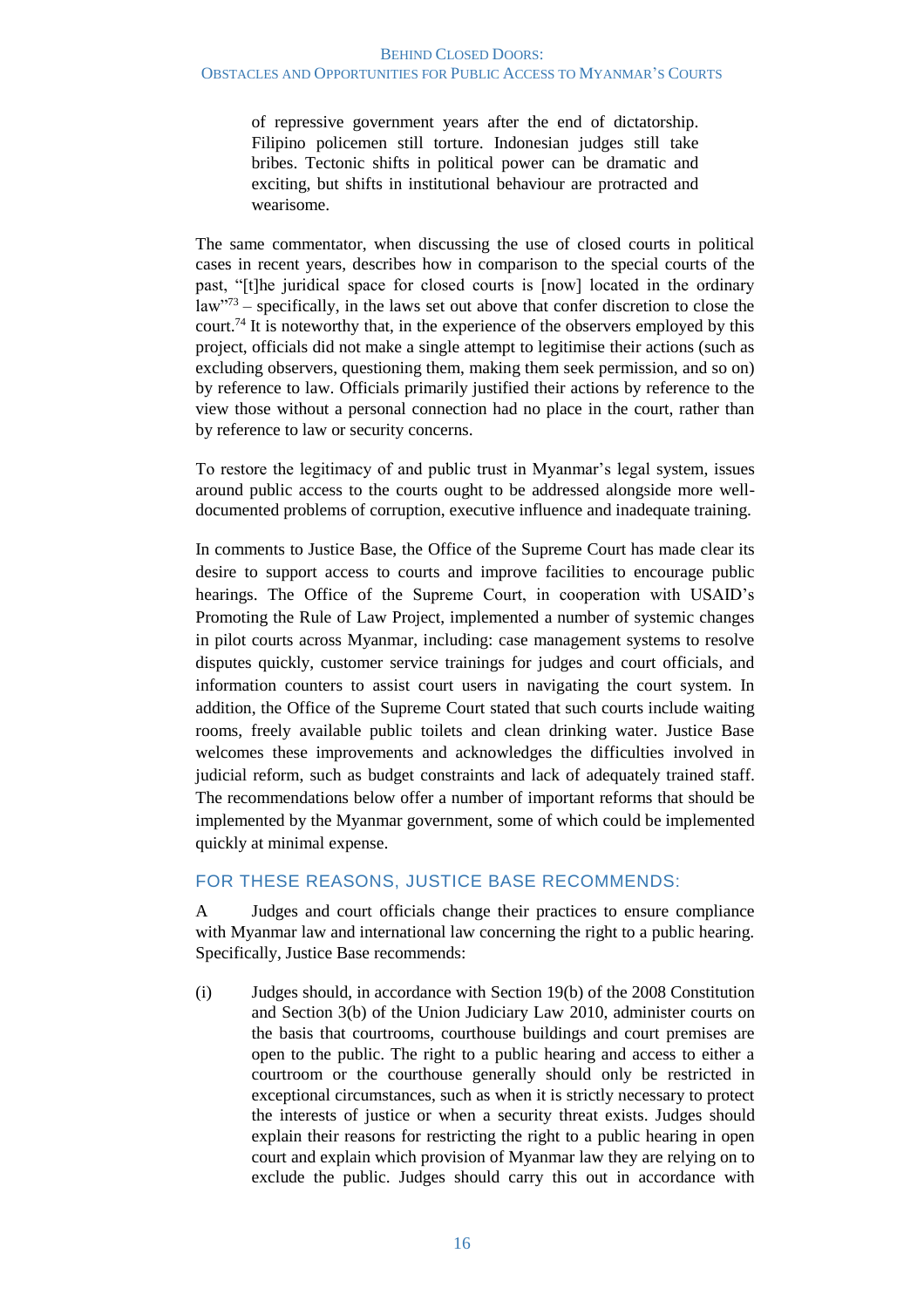guidance or a directive issued by the Chief Justice (see recommendation  $B(i)$ ).

- (ii) In accordance with Section 352 of the Code of Criminal Procedure and Sections 48(1) and (2) of the Courts Manual, only presiding judges or magistrates may restrict the right to enter and remain in either a courtroom, the courthouse or the premises and, even then, restrictions must be strictly justified and subject to ongoing assessment. Police officers, clerks, lawyers, and parties to proceedings and other gatekeeping officials have no legal authority to make the decision to close courts and judges should not let them purport to do so.
- (iii) Judges, clerks and other officials should permit any person to enter the courtroom and attend the hearing without any questioning of the individual except where a limited, valid reason exists to exclude the public from the hearing in accordance with Myanmar law.
- (iv) Judges and other court officials should discontinue the practices of acting as if members of the public can only (or should only) observe a hearing if they have a personal connection to a particular hearing and requiring permission of a judge to enter a courtroom. Judges and other court officials should refrain from requiring members of the public to provide identification cards or other identifying information before entering a courthouse or courtroom or at least strictly limit such practices. Courts should also remove any signs suggesting that such permission is required.
- (v) Court officials should take steps to improve public access to courtrooms, including by taking measures such as providing seating whenever courtroom space permits, making bathrooms and other facilities freely available to the public, and ensuring that up to date and accurate cause lists are made publicly available in courthouses. Leaflets, posters and simple illustrations depicting the public's right to court access should be readily available at information counters inside each courthouse. Court officials should also prioritise the use of bigger courtrooms where possible and, if and when new courthouses are constructed, ensure courtrooms have adequate space and seating for the public.

B The Chief Justice and the Office of the Supreme Court should ensure compliance with Myanmar law and international law concerning the right to a public hearing. Specifically, Justice Base recommends:

- (i) The Chief Justice should issue a public directive to all courts detailing the law and how it works in practice. This should include detailed guidance on the specific circumstances in which a judge can exclude the public from a hearing under Myanmar law.
- (ii) The Office of the Supreme Court should amend the Media Access Handbook to make clear the media is not required to seek permission from the Chief Judge of a Court before entering a courtroom in accordance with Myanmar law.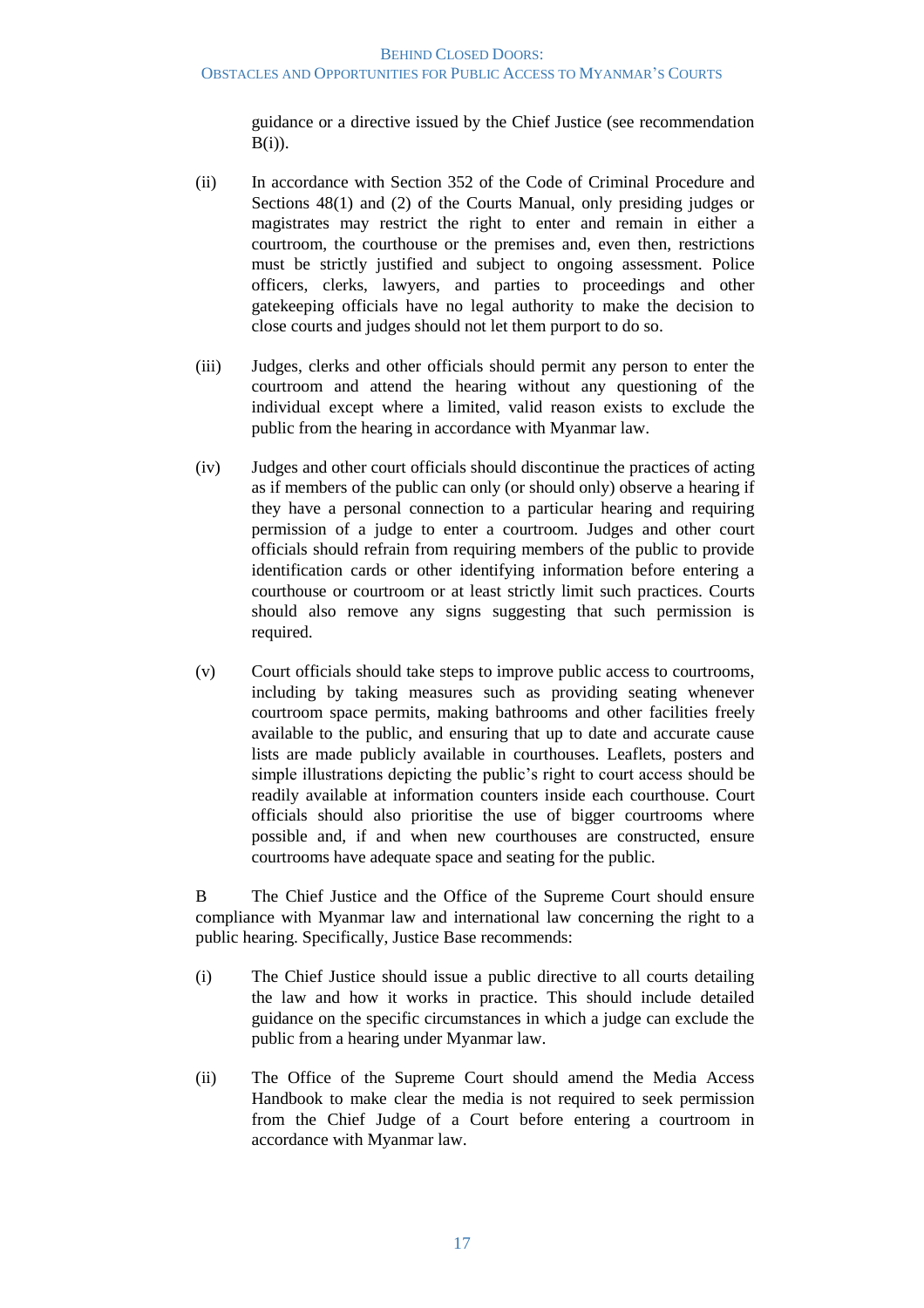(iii) The Office of the Supreme Court should take steps to support the above recommendations in court practice, including through education of judges and other court officials, sanctioning those who fail to comply with the law, and developing strategies for improving public access to and perceptions of the courts in its yearly Action Plans.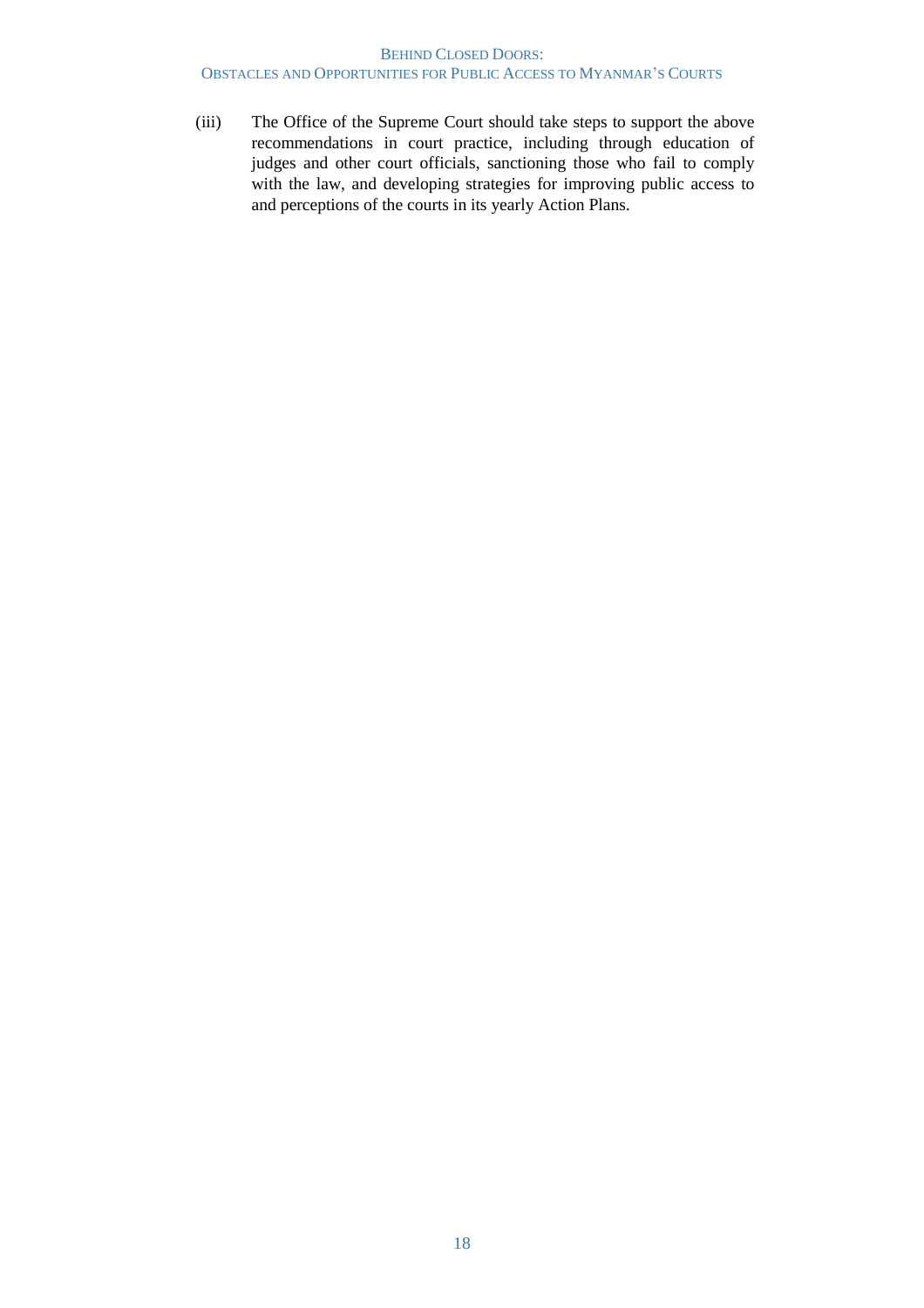#### REFERENCES

<sup>1</sup> "Myanmar's General Election: A New Era" (12 November 2015), The Economist <www.economist.com>.

<sup>4</sup> Constitution of the Republic of the Union of Myanmar (2008) ("2008 Constitution"), ch VI.

<sup>5</sup> Section 316. The Constitution also creates the possibility of courts lower than Township Courts as "constituted by law." Section 293(a).

<sup>6</sup> As do the equivalent Courts of Self-Administered Zones: 2008 Constitution, Section 315; Union Judiciary Law 2010, Sections 53–55.

<sup>7</sup> 2008 Constitution, Section 314. High Courts also have some original jurisdiction: *see* Section 306.

<sup>8</sup> Sections 294 and 295.

<sup>9</sup> Section 319.

<sup>10</sup>Section 322.

 $\overline{a}$ 

<sup>11</sup> *See* Judiciary Law (2010) and Union Supreme Court website:

http://www.unionsupremecourt.gov.mm/

<sup>12</sup> *See* for instance ch 1, Sections 11(a) and 19(a).

<sup>13</sup> Yanghee Lee, "Report of the Special Rapporteur on the situation of human rights in Myanmar" (18 March 2016) A/HRC/31/71 at para 15.

<sup>14</sup> International Commission of Jurists, "Re: Implementable Action Plans from the ICJ to the new Parliament & Government" (3 May 2016) <https://www.icj.org/wpcontent/uploads/2016/06/Myanmar-Recommendation-to NLD-Gvt-Advocacy-Analysis-Brief-2016- ENG.pdf> at 5-6. *See also* International Commission of Jurists, "Myanmar: Country Profile prepared by the ICJ Centre for the Independence of Judges and Lawyers" (2014) <https://www.icj.org/wp-content/uploads/2014/06/CIJL-Country-Profile-Myanmar-June-2014.pdf>.

<sup>15</sup> Myint Zan, "Judicial Independence in Burma: No March Backwards Towards the Past," 1 Asian-Pacific Law & Policy Journal 5 (2000), at 13.

<sup>16</sup> *Id*. at 25.

<sup>17</sup> Nick Cheesman "Thin Rule of Law or Un-Rule of Law in Myanmar?" (2010) 82(4) Pacific Affairs 597 at 612.

<sup>18</sup> Cheesman, above n 2, at 161–162.

<sup>19</sup> International Commission of Jurists "Myanmar: Country Profile prepared by the ICJ Centre for the Independence of Judges and Lawyers," above n 14, at 11. *See also* Khaing Sape Saw, "Tackling Myanmar's Corruption Challenge" (April 2015) 13 Focus Asia: Perspectives and Analysis 1.

<sup>20</sup> Lee, above n 13, at 15; International Bar Association's Human Rights Initiative, "The Rule of

Law in Myanmar: Challenges and Prospects" (International Bar Association, London, December 2012).

<sup>21</sup> *See* International Commission of Jurists, "Right to Counsel: The Independence of Lawyers in Myanmar" (2013) <www.icj.org> at 31; DLA Piper New Perimeter, "Myanmar Rule of Law Assessment" (March 2013), <www.newperimeter.com> at 36.

<sup>22</sup> *See* International Commission of Jurists, "Right to Counsel: The Independence of Lawyers in Myanmar," above n 21; Melissa Crouch "Rediscovering 'Law' in Myanmar" (2014) 23 Pac Rim L & Pol'y J 543 at 545-46.

 $23$  Lee, above n 13.

<sup>24</sup> *See* Sections 301(d) (iv), 310(d) (iii), and 333(d)(iv) of the 2008 Constitution, which provide that a person without experience as a judge or practicing lawyer may be appointed to the bench of the higher courts if the President considers them to be an "eminent jurist."

<sup>25</sup> The distinction between substantive law reform and advocacy for formal legality in the context of "cause lawyering" in Myanmar is drawn in Nick Cheesman and Kyaw Min San, "Not Just Defending: Advocating for Law in Myanmar" (2014) 31 Wis. Int'l L J 702 at 704–705.

<sup>26</sup> *See* for instance, the All Burma Federation of Student Unions' boycott of the "failed" court system: "Students to boycott failed judicial system" (15 March 2016), Asian Human Rights Commission Press Release AHRC-STM 033-2016 <http://www.ahrchk.org/ruleoflawasia.net/news.php?id=AHRC-STM-033-2016>. *See also* International Commission of Jurists, above n 20, at 14-15; Justice Base, "Voices from the Intersection: Women's Access to Justice in the Plural Legal System of Myanmar" (2016)

<sup>2</sup> Nick Cheesman, "Opposing the Rule of Law: How Myanmar's Courts Make Law and Order" (Cambridge University Press, United Kingdom, 2015) at 117-118.

<sup>&</sup>lt;sup>3</sup> While this data derived from observers' questionnaires and subsequent conversations with Justice Base staff to validate findings, it is possible that observers understated such obstacles, either by failing to adhere to the methodology and using a variety of reasons to enter the premises or by not attempting to enter due to fear.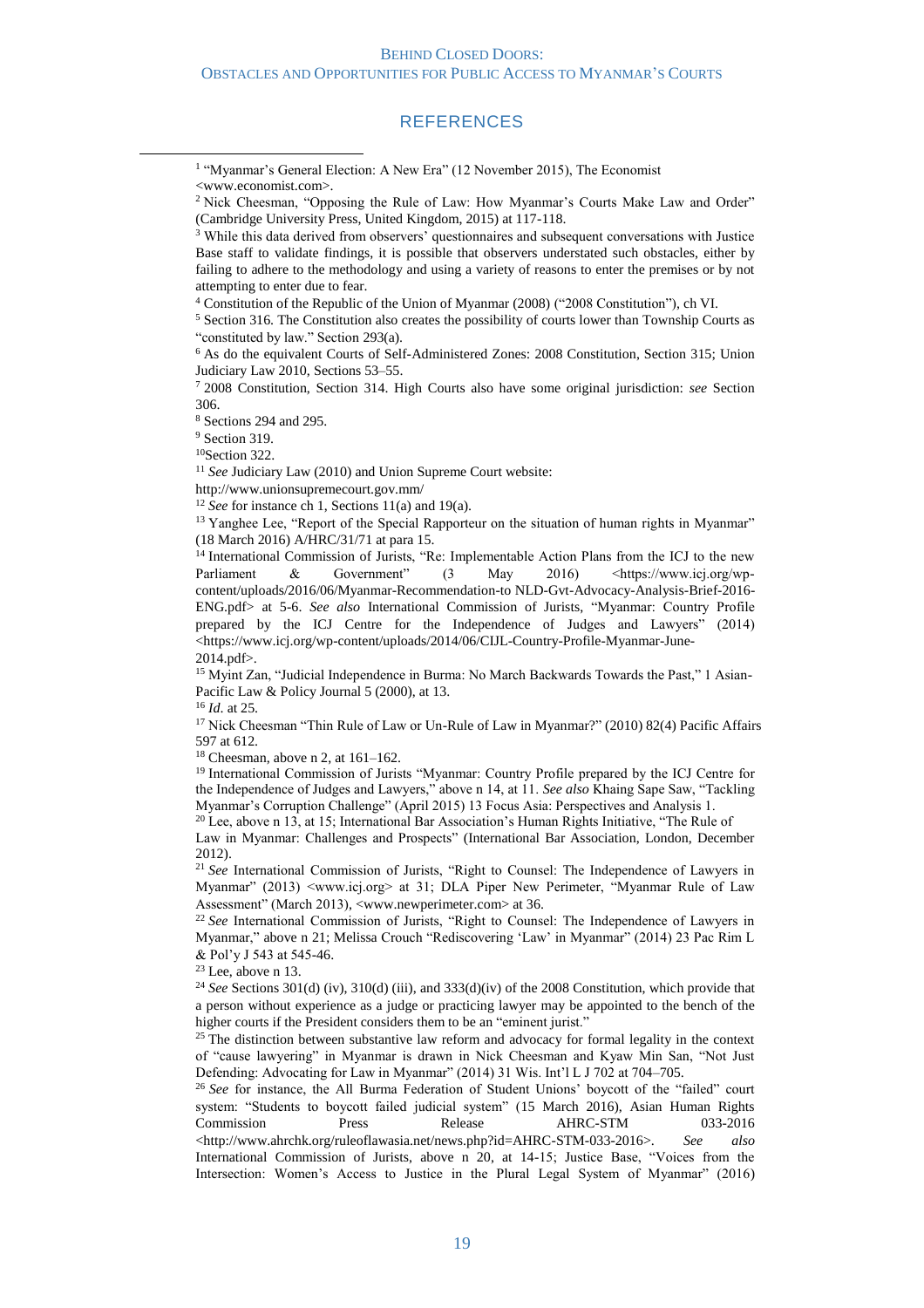<www.justicebase.org> at 9, 54 and 81. This problem is recognised by Myanmar's government: *see* "Moving Forward to the Rule of Law: Strategic Plan 2015–2019" (Union Attorney General's Office, Nay Pyi Taw, 2015) at 11.

<sup>27</sup> Jeremy Lever, "Why Procedure is More Important than Substantive Law" 48 Int'l & Comp LQ 285 (1999) at 300, discussing Tom Tyler, *Who Do People Obey the Law* (Yale University Press, New Haven, 1990).

<sup>28</sup> Ola Johan Settem, "Applications of the 'Fair Hearing' Norm in ECHR Article 6(1) to Civil Proceedings," (Springer, New York, 2016) at 120. *See also* Human Rights Committee *General Comment No. 32*, CCPR/C/GC/32 (23 August 2007) at [28].

<sup>29</sup> M Cherif Bassiouni, "Human Rights in the Context of Criminal Justice: Identifying International Procedural Protections and Equivalent Protections in National Constitutions" (1992–1993) 3 Duke J Comp Int'l L 235 at 274.

<sup>30</sup> *See* the framing of the right to a public hearing as part of a broader fair trial right in the international instruments discussed in Section 2, subpart III below.

 $31$  Bassiouni, above n 29, at 274.

1

<sup>32</sup> Sarosh Zaiwalla, "Secret courts: justice conducted behind closed doors is no justice at all" (19 August 2013), The Guardian <www.theguardian.com>.

<sup>33</sup> Tom Bingham, "The Rule of Law" (Penguin, London, 2011) at 96-97.

<sup>34</sup> The slogan "democracies die behind closed doors," employed in the recent debate about secret terrorist trials in the United Kingdom, originated in a decision of the United States Court of Appeals for the Sixth Circuit: *see Detroit Free Press v Ashcroft* 03 F3d 681 (6th Cir 2002) per Keith J.

<sup>35</sup> *See* Human Rights Committee, n 28, at [29]; UN Commission on Human Rights, "The Siracusa Principles on the Limitation and Derogation Provisions in the International Covenant on Civil and Political Rights," E/CN.4/1985/4, (28 September 1984), para 38(a).

<sup>36</sup> Stefan Trechsel, "The Significance of International Human Rights for Criminal Procedure" (2011) 6 Nat'l Taiwan Univ. Law Rev. 1 at 191 (witness reprisal); Mole, Nuala and Harby, "The Right to a Fair Trial: A guide to the implementation of Article 6 of the European Convention on Human Rights" (2006) at 22.

<sup>37</sup> UN Commission on Human Rights, "The Siracusa Principles on the Limitation and Derogation Provisions in the International Covenant on Civil and Political Rights," above n 35.

<sup>38</sup> Section 14 applies to any offence under the Act. The Act criminalizes a number of actions concerning prohibited places, defined largely as any work of any arm of the military, any place used for the purpose of the State and any railway or channel or other communication by land or water, including approaching it or making any model or note of it that may be useful to an enemy. <sup>39</sup> Myanmar News Media Law 2014, Sections 4(a) and 5.

<sup>40</sup> "Handbook for Media Access to the Courts" (October 2015), The Supreme Court of the Union <www.unionsupremecourt.gov.mm> at 20. Indeed, Myanmar observers reported the existence of posters inside court buildings telling members of the media to seek such permission. The Handbook also instructs media that when reporting on cases they must, among other matters, "avoid the acts that can belittle the judicial authority of the court; … [and] that can have negative impact on the public trust in the judiciary": *see* at para 7, 16. Journalists are also prohibited from conducting interviews with parties to proceedings and are told not to ask questions (presumably of any other commentator) about the merits of a case: *see* at 20–21.

<sup>41</sup> The Media Access Handbook is also inconsistent with international law. *See* Human Rights Committee, n 28, at [29] ("Apart from [] exceptional circumstances, a hearing must be open to the general public, including members of the media. . .").

<sup>42</sup> Eleven, "Judicial process must be independent and transparent, says chief justice" (9 February 2015)  $\langle$ http://www.elevenmyanmar.com/local/judicial-process-must-be-independent-andtransparent-says-chief-justice>

<sup>43</sup> Universal Declaration of Human Rights, GA Res 217A (III), (10 December 1948,), art 10.

<sup>44</sup> International Covenant on Civil and Political Rights 999 UNTS 171 (opened for signature 16 December 1966, entered into force 23 March 1976), art 14.

<sup>45</sup> UN Commission on Human Rights, "The Siracusa Principles on the Limitation and Derogation Provisions in the International Covenant on Civil and Political Rights," above n 35.

<sup>46</sup> Human Rights Committee, above n 28, at [29].

<sup>47</sup> *Id*. <sup>48</sup> *Id.*

<sup>49</sup> *See* "Yearbook of the United Nations 1948–1949" The Yearbook of the United Nations <unyearbook.un.org> at 535.

<sup>50</sup> Malcolm N Shaw, *International Law* (7th ed., Cambridge University Press, Cambridge, 2014) at 279.

<sup>51</sup> *See* United Nations Human Rights Office of the High Commissioner, "Status of Ratification"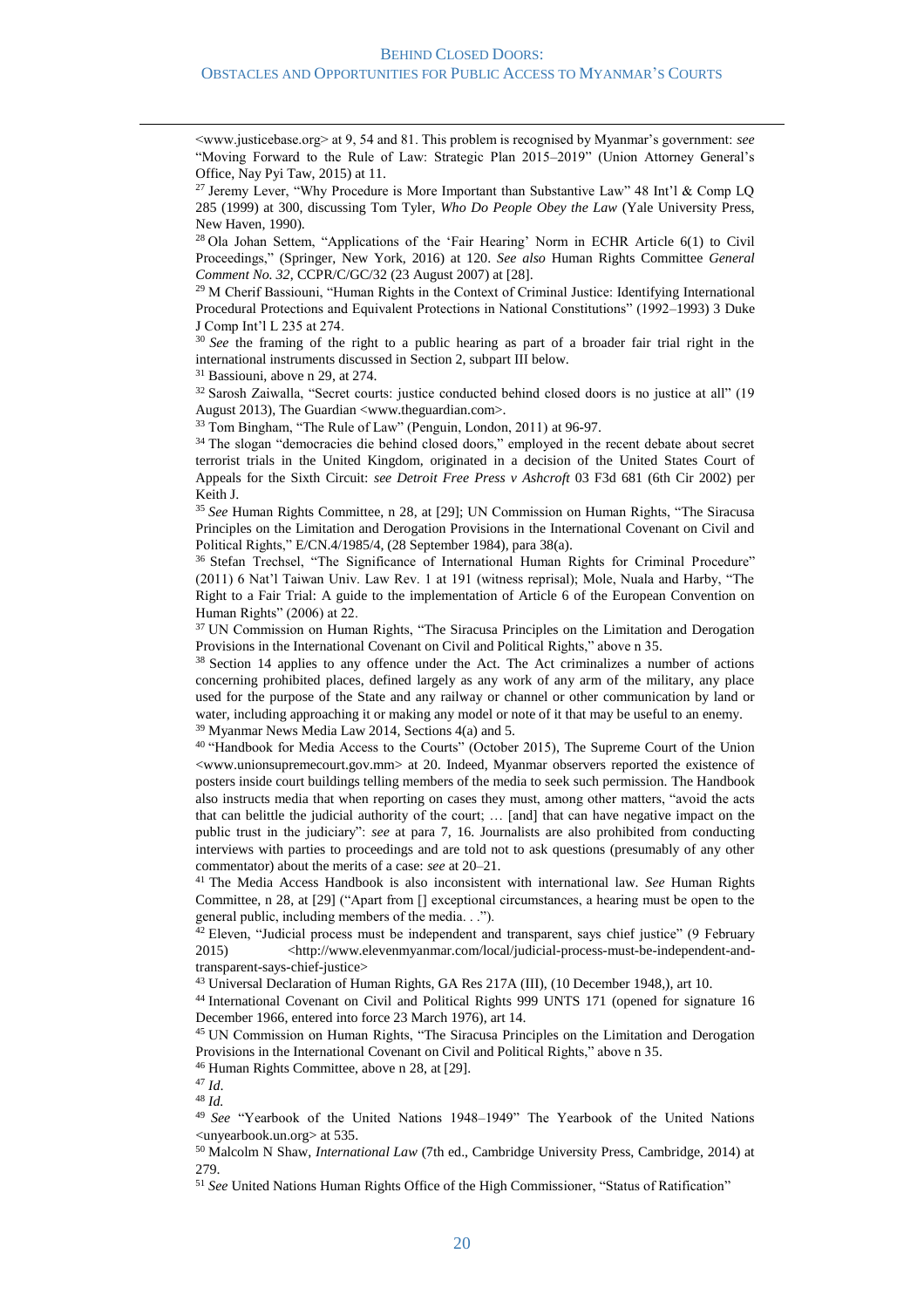<http://indicators.ohchr.org/>.

1

<sup>53</sup> "Customary international law results from a general and consistent practice of states followed by them from a sense of legal obligation. International agreements create law for the states parties thereto and may lead to the creation of customary international law when such agreements are intended for adherence by states generally and are in fact widely accepted." Restat. 3d of the Foreign Relations Law of the U.S. (1987) at § 102(2) and (3).

<sup>54</sup> Patrick Robinson, "The Right to a Fair Trial in International Law, with Specific Reference to the Work of the ICTY" (2009) 3 Berk J Intl L Publicist 1, at 5. *See also* Yvonne McDermott, "The Right to a Fair Trial in International Criminal Law" (PhD thesis, National University of Ireland Galway, July 2013) at 17; and in a related context, *see* "Customary International Humanitarian Law Database," International Committee of the Red Cross <https://ihl-databases.icrc.org/customaryihl/eng/docs/v1\_rul\_rule100>, at Rule 100.

<sup>55</sup> International Commission of Jurists, "Trial Observation Manual for Criminal Proceedings" (22 July 2009) <https://www.icj.org/criminal-trials-and-human-rights-a-manual-on-trial-observation/> at 84.

<sup>56</sup> UK Human Rights Act 1998, Schedule I, Article 6(1) (emphasis added).

<sup>57</sup> *Philis v. Greece*, Application No. 12750/87; 13780/88; [14003/88](http://hudoc.echr.coe.int/eng#%7B%22appno%22:%5B%2214003/88%22%5D%7D) (27 August 1991), at §59.

<sup>58</sup> *Ashingdane v. the United Kingdom*, Application No[. 8225/78](http://hudoc.echr.coe.int/eng#%7B%22appno%22:%5B%228225/78%22%5D%7D) (28 May 1985)*,* at §57.

<sup>59</sup> The code of conduct is reproduced in Appendix A. Names have been removed to protect the confidentiality of all participants.

<sup>60</sup> In practice, observers did not feel comfortable taking this final step as they felt it would exacerbate difficulties with officials: *see* below at n 68.

<sup>61</sup> The questionnaire is reproduced in Appendix B.

 $62$  In the last three days of the observation period another change was made to enable the collection of more data about courthouse access: on these days, observers would observe one courtroom at a given courthouse (rather than all courtrooms between the pair of observers) before moving to the next courthouse.

<sup>63</sup> On some occasions both members of a pair observed proceedings in the same courtroom at different times, so the number of unique courtrooms may be less.

<sup>64</sup> *See* above at Section 3, Part I.

<sup>65</sup> This was a breach of protocol on the part of the observers. Justice Base had instructed observers to respond honestly when asked questions by officials and to simply leave if they could not gain entrance as ordinary citizens with no special interest in proceedings.

<sup>66</sup> The trial related to the 2015 machete attack on a National League for Democracy politician: *see* Antoni Slodkowski and Soe Zeya Tun, "Myanmar opposition candidate attacked with machetes," (29 October 2015), Reuters <http://www.reuters.com/article/us-myanmar-election-violenceidUSKCN0SN2GU2015102>

<sup>67</sup> *See* Human Rights Committee, above n 28, at [28].

<sup>68</sup> The observer in this instance failed to follow protocol and provide Justice Base's details for the reasons discussed above at Section 3, Part I.

<sup>69</sup> *See* Human Rights Committee, above n 28, at [29] ("Apart from ... exceptional circumstances, a hearing must be open to the general public, including members of the media, *and must not, for instance, be limited to a particular category of persons*") (emphasis added).

 $70$  In a summary debrief to Justice Base, one observer reported that at times, his level of discomfort resulted in his calling Justice Base staff to explain his unease and resulted in his moving to a different courthouse or courtroom sooner than otherwise planned.

<sup>71</sup> Christina Fink, *Living Silence in Burma* (2nd ed, Zed Books, London, 2009) at 134, as cited in Fortify Rights, "Midnight Intrusion: Ending Guest Registration and Household Inspections in Myanmar" (March 2015) Fortify Rights <www.fortifyrights.org> at 12.

<sup>72</sup> Cheesman, above n 2, at 101.

<sup>73</sup> *Id*. at 117.

<sup>74</sup> *See* Section 2, Part I above.

<sup>52</sup> "Report of the Working Group on the Universal Periodic Review: Myanmar," A/HRC/31/13 (23 December 015) at [143.4], reaffirming the commitment expressed during the previous Universal Periodic Review: "Report of the Working Group on the Universal Periodic Review: Myanmar," A/HRC/17/9 (24 March 2011) at [104.6]. Myanmar also accepted a recommendation to consider judicial reforms – though the recommendation did not specifically relate to public access to courts: *see* A/HRC/31/13 (23 December 2015) at [143.48].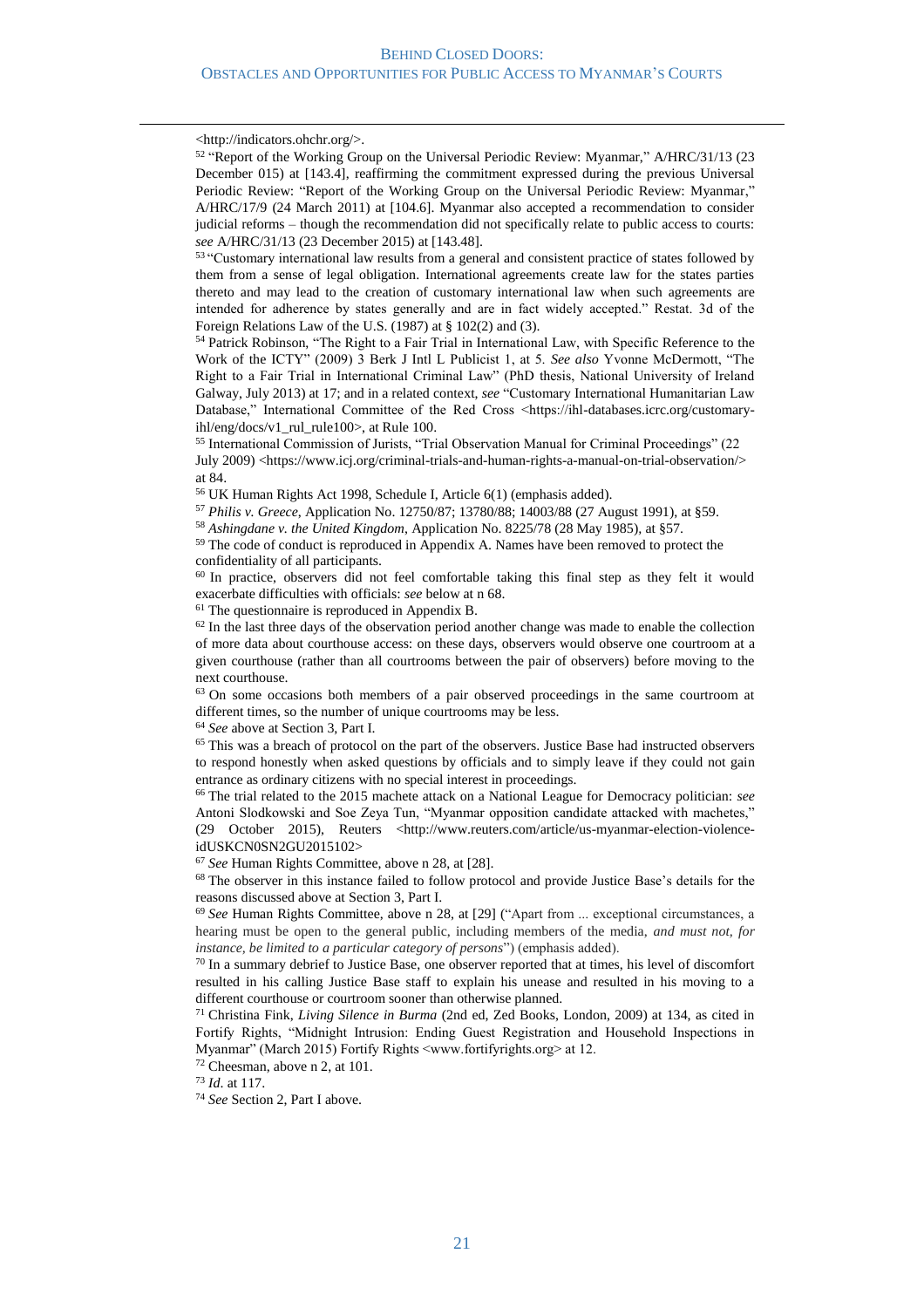#### APPENDIX A

#### *Observer Code of Conduct*

This document sets out the basic standards of conduct expected of observers for Justice Base's Access to Courts Project (herein "Project") for the duration of the contractual period.

#### **1. Professionalism**

Observers shall:

- o Treat all Justice Base staff, including other observers, with dignity and respect.
- o Be familiar with all Project guidelines and training materials and be diligent with responsibilities.
- o Attend all Project-related trainings and meetings.
- o Arrive promptly to all Project-related events.
- o Strictly obey the court rules.
- o Pay full attention to the proceedings and take detailed and complete notes during observation.
- o Dress in a dignified and appropriate manner, particularly when attending court proceedings.
- o Be available by phone and respond promptly to Project-related communications.
- o Coordinate closely with the assigned partner observer and Justice Base.

#### **2. Nonintervention**

Observers shall **not**:

- o Influence a proceeding in any way.
- o Ask a lawyer or other court official their opinion on a case or advise them with regard to a course of legal action to take.

#### **3. Objectivity and impartiality**

Observers shall **not**:

- o At any time express bias in favor of any party to a case.
- o Make any statement to court officials, parties to a case or any other third party, including the media, on the proceedings.

Observers shall:

o Avoid the appearance of bias; this includes choice of seating area.

#### **4. Confidentiality**

Observers shall:

o Ensure the safety and confidentiality of hand-written notes, data handled electronically and of other collected information.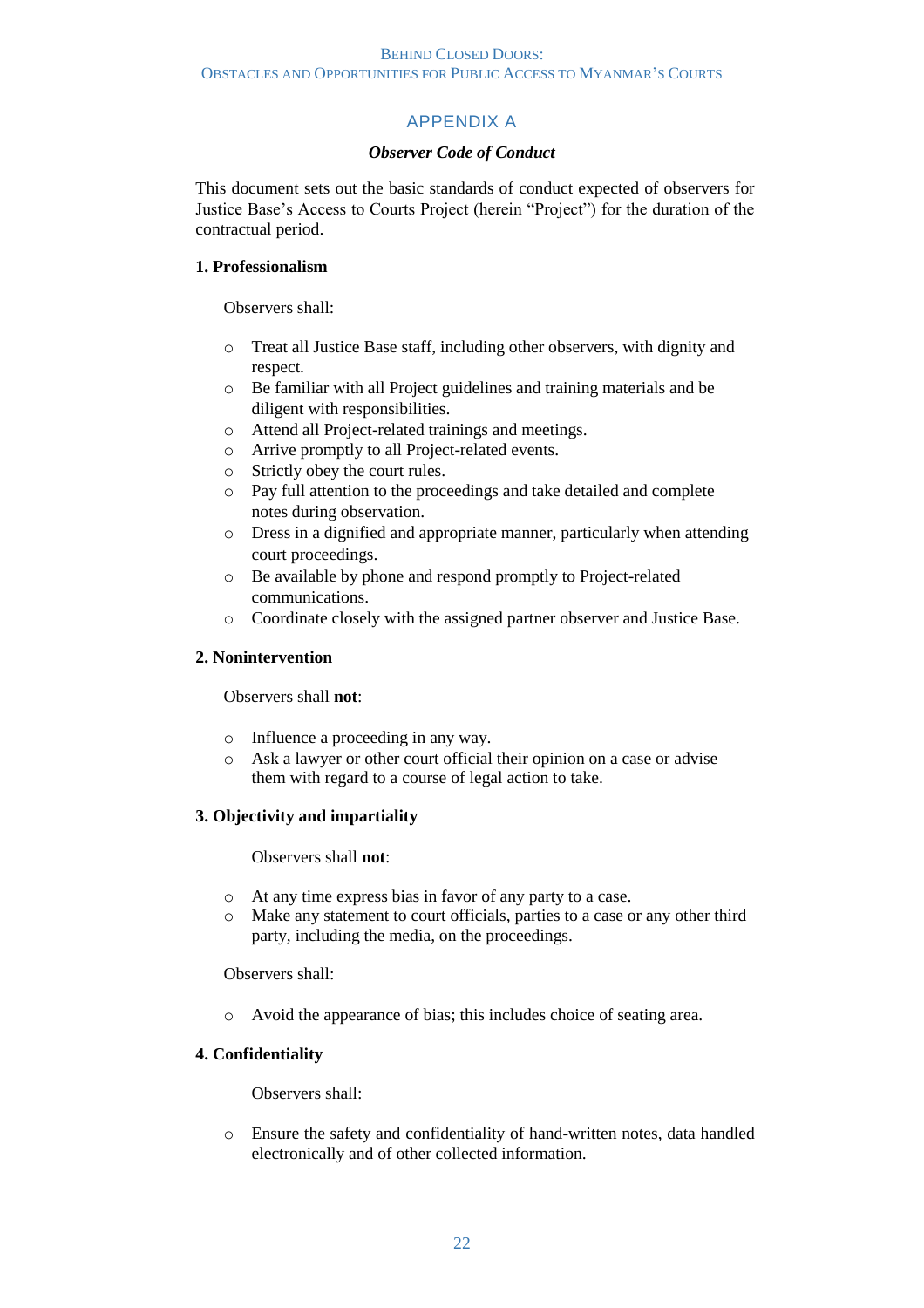#### **5. Providing information to court officials**

Observers shall:

- o Upon questioning, explain that he or she is in the courtroom to observe a hearing as a member of the public.
- o If necessary, state there is a constitutional right to an open court in Myanmar.
- o Provide, when necessary, the business card of Justice Base's Myanmar Country Director to court officials.
- o Remain in the courtroom for two hearings unless you are asked (or forced) to leave.

Observers shall **not**:

o Provide additional detail regarding the Access to Courts Project or refer to other staff members to any members of the court during the contractual period.

#### **6. Security**

Observers shall:

- o Calmly ask for an explanation only once if refused entry, asked or forced to leave during a courtroom hearing.
- o Comply with the requests of court officials.
- o Keep the assigned partner observer up-to-date on any security concerns.
- o Discontinue Project-related activities immediately if any participating parties feel unsafe at any point, for whatever reason.
- o Report security-related incidents or serious concerns immediately to Justice Base.

I, \_\_\_\_\_\_\_\_\_\_\_\_\_\_\_\_\_\_\_\_\_\_\_\_\_\_\_\_\_\_\_\_\_\_\_\_\_ acknowledge having received a copy of the Code of Conduct, understand and accept all the provisions thereof, and undertake to perform my duties in accordance with them. Should I have any doubts or questions regarding this document, I will report them immediately to the supervising party, Justice Base.

Signature \_\_\_\_\_\_\_\_\_\_\_\_\_\_\_\_\_\_\_ Date \_\_\_\_\_\_\_\_\_\_\_\_\_\_\_\_\_\_\_\_\_\_\_\_\_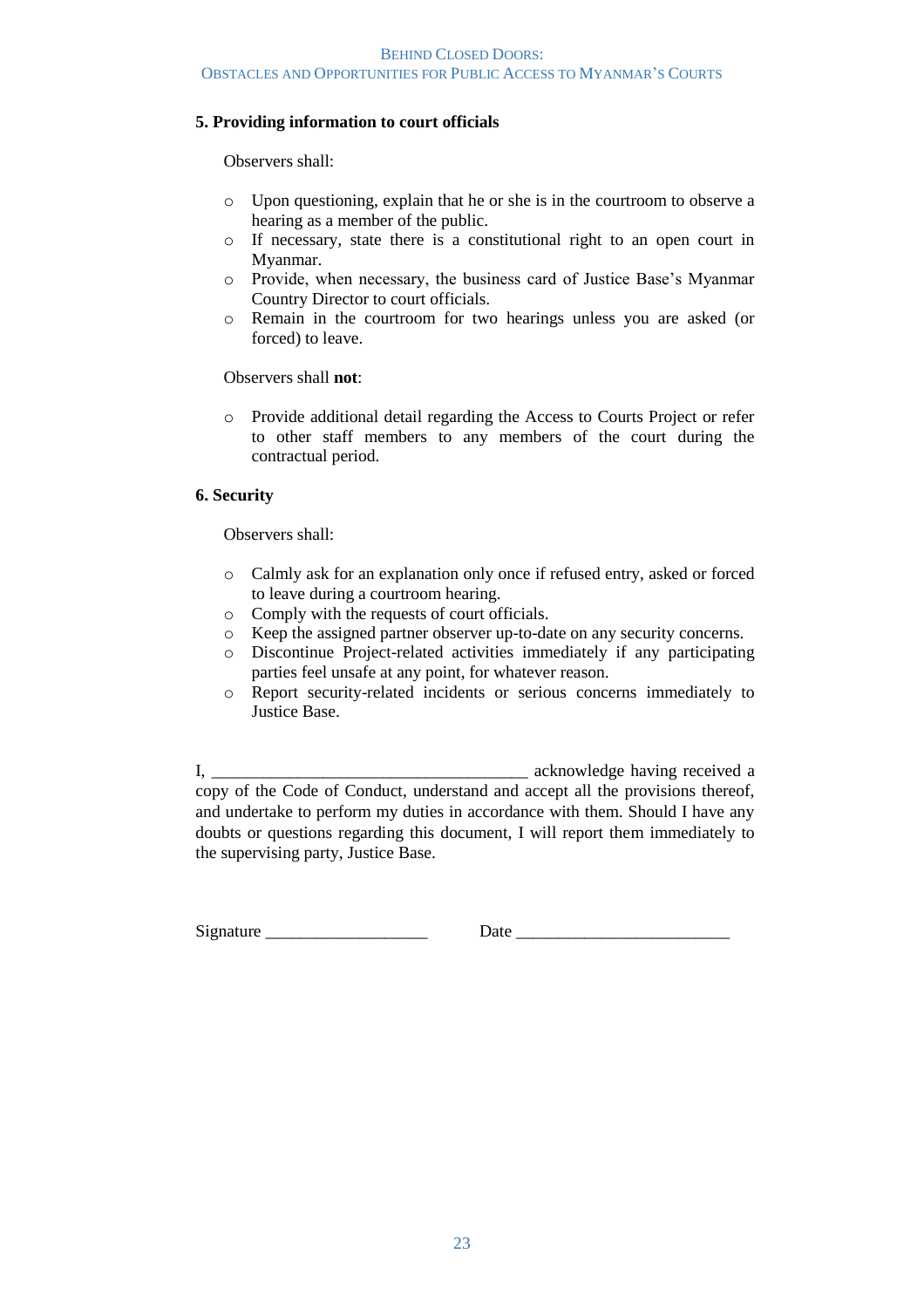#### APPENDIX B

#### *Questionnaire*

#### **Section A: Overview**

*Note: Section A only needs to be filled out once per visit to a courthouse. For instance, if an observer observes hearings in three different courtrooms within one courthouse, Section B will need to be completed three times, but Section A only once.*

| $\mathbf{1}$            | Observer name                                                                                                                                              |                                                                                                                                                                                                                                                                                                                                                                                                                                                                                                                                                                                                                                                                                                                                                                                                                                                                                                                                                               |
|-------------------------|------------------------------------------------------------------------------------------------------------------------------------------------------------|---------------------------------------------------------------------------------------------------------------------------------------------------------------------------------------------------------------------------------------------------------------------------------------------------------------------------------------------------------------------------------------------------------------------------------------------------------------------------------------------------------------------------------------------------------------------------------------------------------------------------------------------------------------------------------------------------------------------------------------------------------------------------------------------------------------------------------------------------------------------------------------------------------------------------------------------------------------|
| $\boldsymbol{2}$        | Date of observation                                                                                                                                        |                                                                                                                                                                                                                                                                                                                                                                                                                                                                                                                                                                                                                                                                                                                                                                                                                                                                                                                                                               |
| 3                       | Court                                                                                                                                                      | <b>Township Courts</b><br>$\Box$ 1. Sanchaung<br>$\Box$ 2. Insein<br>$\Box$ 4. Hlaing<br>$\Box$ 3. Tamwe<br>$\Box$ 5. Dawbon<br>$\Box$ 6. Botataung<br>$\Box$ 7. Dagon Seikkan<br>$\Box$ 9. Yankin<br>$\square$ 10. South Okkalapa<br>$\Box$ 8. Hlaingthaya<br>$\Box$ 11. Mingalardon<br>$\Box$ 12. Thingangyun<br>$\Box$ 13. Shwepyitha<br>$\Box$ 14. Kamayut<br>$\Box$ 15. Mayangon<br>$\Box$ 16. Thaketa<br>$\Box$ 17. Ahlone<br>$\Box$ 18. Bahan<br>$\Box$ 19. Dagon<br>$\Box$ 22. South Dagon<br>$\Box$ 20. Pabedan<br>$\Box$ 21. Pazundaung<br>$\Box$ 24. Kyauktada<br>$\square$ 25. Kyimyindaing<br>$\Box$ 23. Lanmadaw<br>$\Box$ 27. Mingalartaung Nyunt<br>$\Box$ 26. East Dagon<br>$\Box$ 28. North Dagon<br>$\Box$ 29. Latha<br>$\Box$ 30. Thanlyin<br>$\Box$ 31. North Okkalapa $\Box$ 32. Dallah<br>$\Box$ 33. Seikkyi Kanaungto<br><b>District Courts</b><br>$\Box$ 1. Western $\Box$ 2. Eastern $\Box$ 3. Southern $\Box$ 4. Northern<br>Other |
| $\overline{\mathbf{4}}$ | Were there any<br>obstacles gaining<br>entry to the<br>courthouse, or any<br>procedures you had<br>to follow in order to<br>get in?<br>Tick all that apply | $\square$ No, there were no problems with me gaining access<br>$\Box$ Yes, there were some obstacles or procedures necessary for me to enter<br>the courthouse building.<br>If yes, please list all that apply:<br>$\Box$ ID required<br>$\Box$ regular security check<br>$\Box$ signature required<br>$\Box$ proof of power of attorney required<br>$\Box$ refused entry (if refused entry, describe below who refused you<br>entry and any reason they gave)<br>$\Box$ other (if other, describe below):                                                                                                                                                                                                                                                                                                                                                                                                                                                    |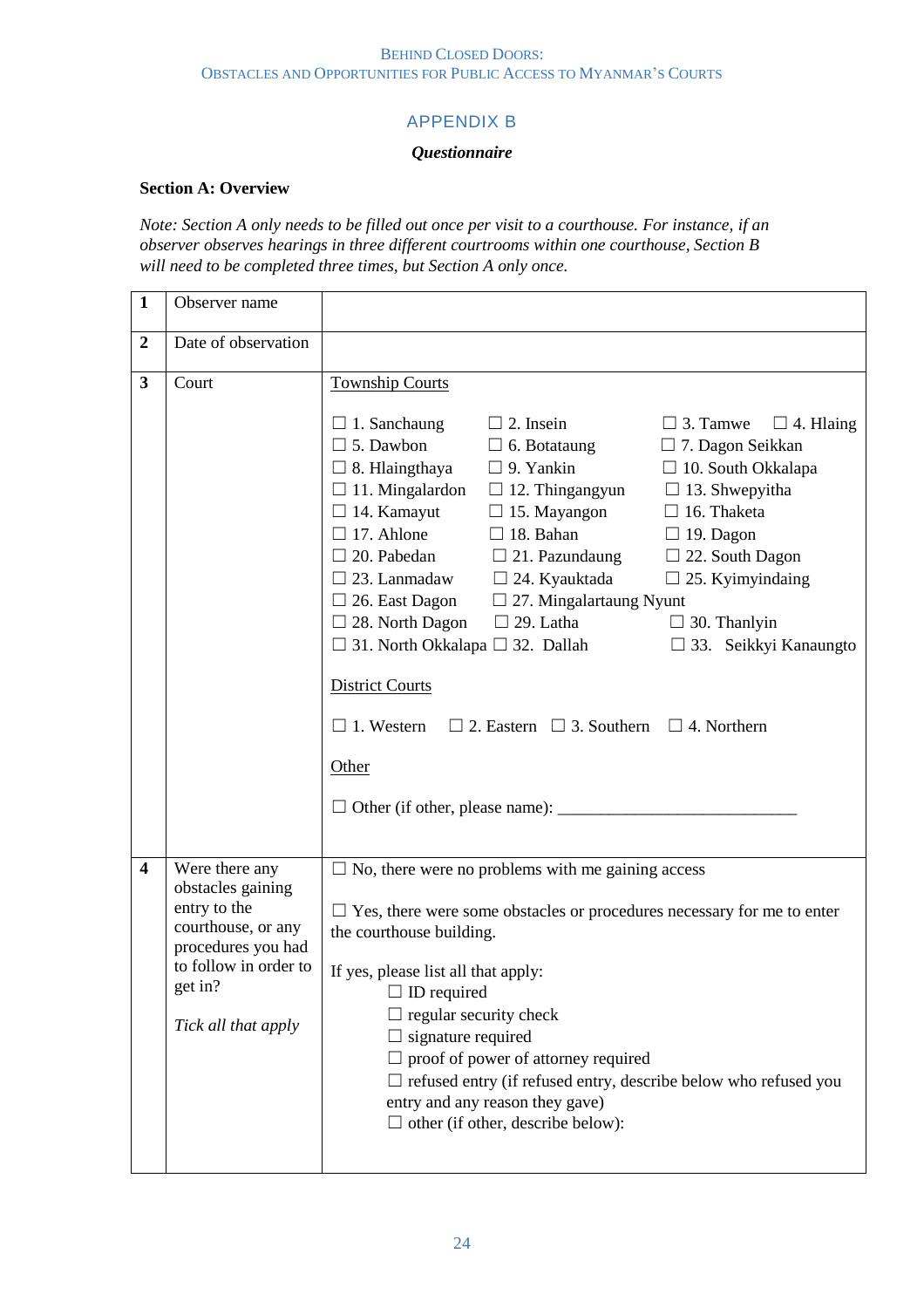| 5 | Did the police or<br>anyone else follow<br>you / watch you /<br>interact with you at<br>all? | $\Box$ Yes<br>$\Box$ No<br>If yes, please explain<br>what happened. |
|---|----------------------------------------------------------------------------------------------|---------------------------------------------------------------------|
|   |                                                                                              |                                                                     |

| 6 | How many              |  |
|---|-----------------------|--|
|   | courtrooms were       |  |
|   | there in total at the |  |
|   | courthouse?           |  |
| 7 | How many of these     |  |
|   | did you observe?      |  |
|   |                       |  |
|   |                       |  |
| 8 | How many were         |  |
|   | locked / shut?        |  |

#### **Section B: Courtroom details**

| $\mathbf{1}$   | Courtroom number                                                                                                                   |                                                                                                                                                                                                                                                                                                                                                                                                                                                                                                                                                            |  |
|----------------|------------------------------------------------------------------------------------------------------------------------------------|------------------------------------------------------------------------------------------------------------------------------------------------------------------------------------------------------------------------------------------------------------------------------------------------------------------------------------------------------------------------------------------------------------------------------------------------------------------------------------------------------------------------------------------------------------|--|
| $\overline{2}$ | Were there any<br>obstacles gaining<br>entry to the<br>courtroom, or any<br>procedures you had<br>to follow in order<br>to get in? | $\Box$ No, there were no problems with me entering the courtroom<br>$\Box$ Yes, there were some obstacles or procedures necessary for me to enter<br>the courtroom<br>If yes, please list all that apply:<br>ID required<br>regular security check<br>signature required<br>$\Box$ proof of power of attorney required<br>too many people inside courtroom<br>no seats available<br>door locked<br>$\Box$ refused entry (if refused entry, describe below who refused you<br>entry, and any reasons they gave)<br>$\Box$ Other (if other, describe below): |  |
| 3              | If you were able to<br>enter the<br>courtroom, were<br>you subsequently<br>asked to leave at<br>any point?                         | $\Box$ No<br>$\Box$ Yes<br>If yes:<br>Who asked you to leave? What reason, if any, did they give?                                                                                                                                                                                                                                                                                                                                                                                                                                                          |  |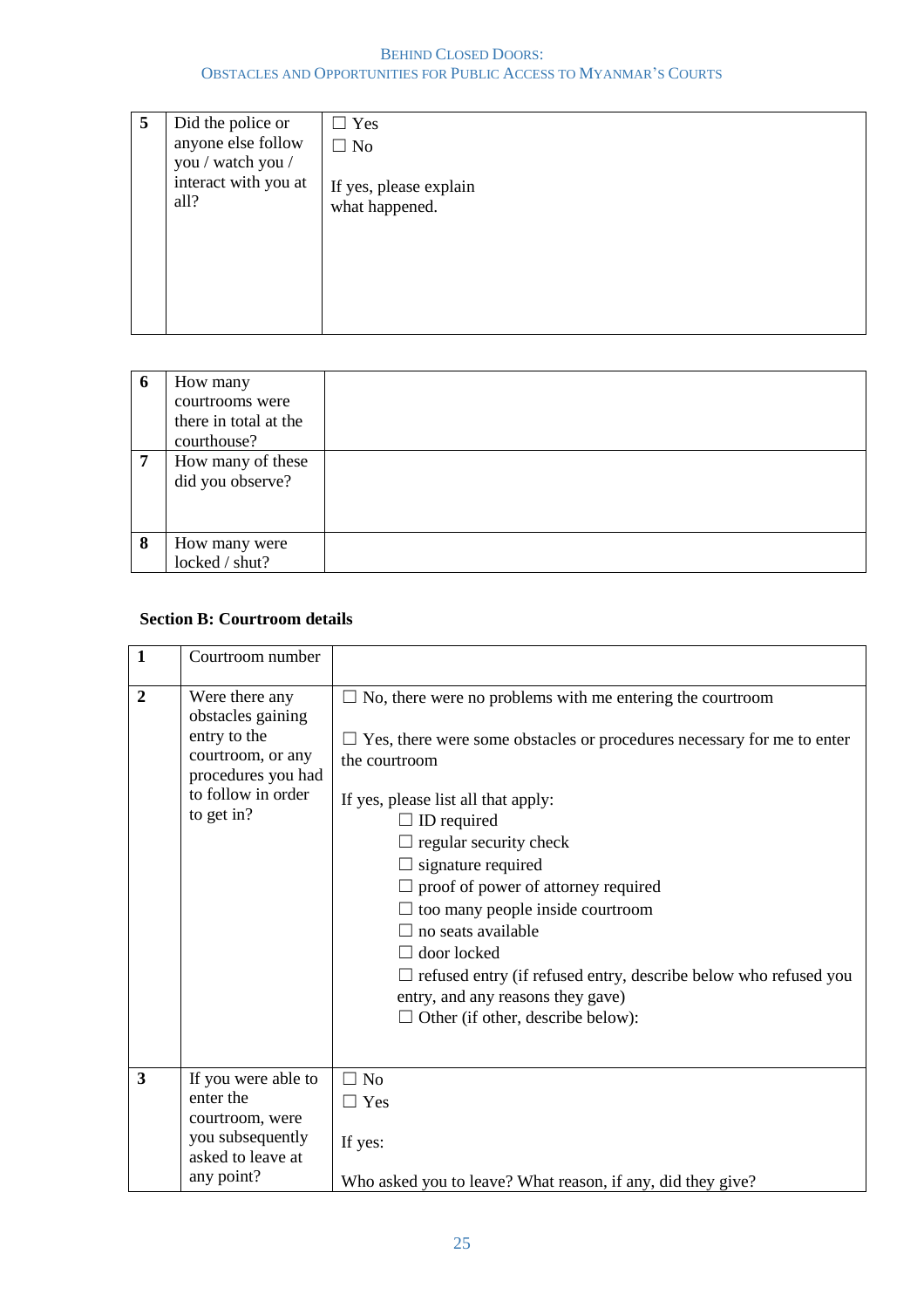| $\overline{\mathbf{4}}$ | (same as q3)                                                                                                                           |                         |                                                     |                                              |
|-------------------------|----------------------------------------------------------------------------------------------------------------------------------------|-------------------------|-----------------------------------------------------|----------------------------------------------|
| 5                       | If you were able to<br>enter the<br>courtroom, draw<br>the courtroom<br>layout.                                                        |                         |                                                     |                                              |
|                         | (Include, if<br>possible, the<br>location of the<br>judge's bench,<br>clerk, law officer,<br>defendant,<br>observers, guards,<br>etc.) |                         |                                                     |                                              |
| 6                       | What size was the<br>courtroom?                                                                                                        |                         |                                                     |                                              |
| $\overline{7}$          | Were there chairs<br>or other spaces for<br>family, media or<br>members of the<br>public?                                              | $\Box$ Yes<br>$\Box$ No |                                                     |                                              |
| 8                       | Was a cause list<br>posted in a public<br>place?                                                                                       | $\Box$ Yes<br>$\Box$ No | If there was a cause<br>list, was it up to<br>date? | $\Box$ Yes<br>$\Box$ No<br>$\Box$ Don't know |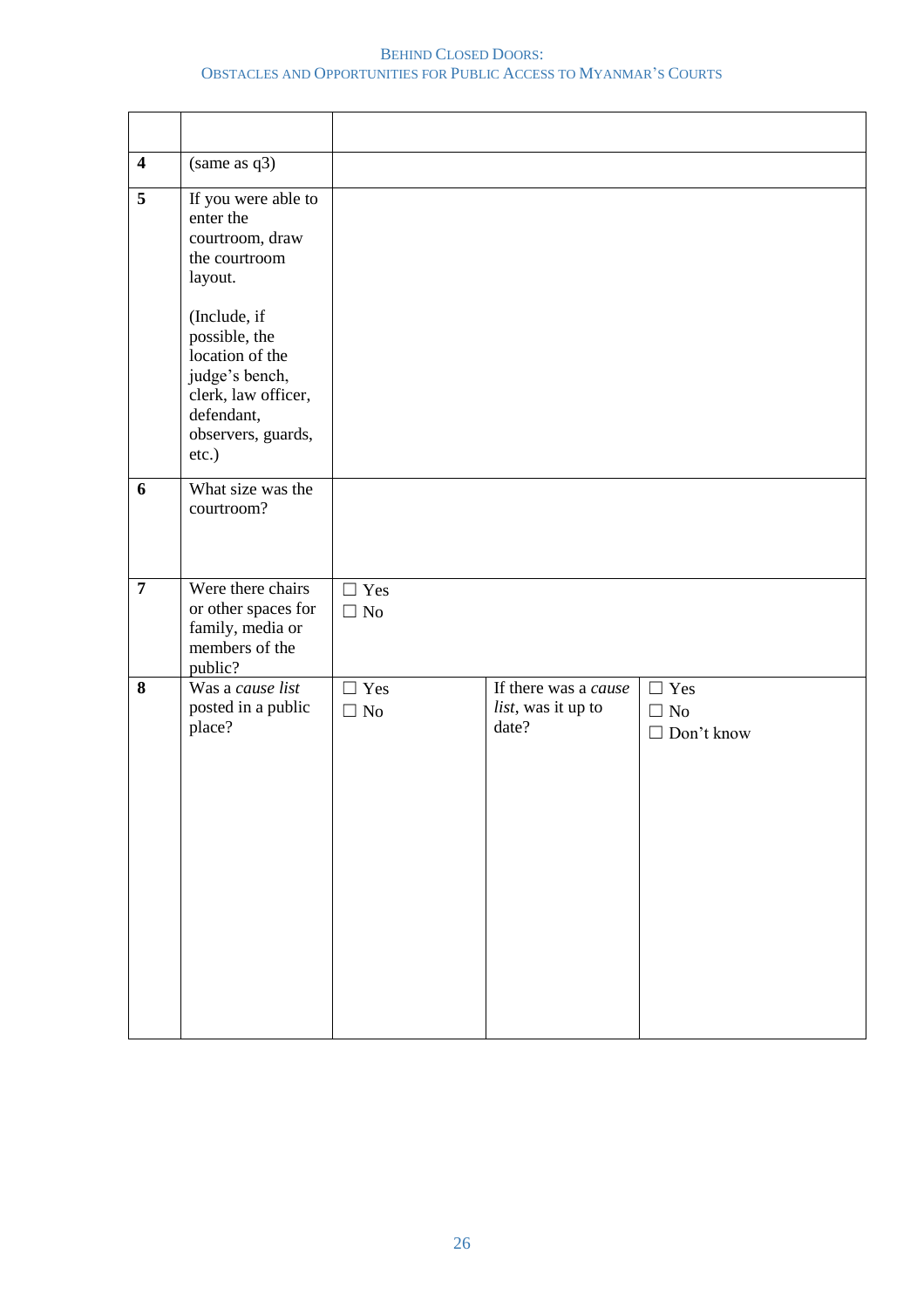# **Section C: Hearing Details**

|                         | <b>Hearing 1:</b>                                                                                                                                                        |                                                                                                                                                                                                                                                                                                                                                                               |
|-------------------------|--------------------------------------------------------------------------------------------------------------------------------------------------------------------------|-------------------------------------------------------------------------------------------------------------------------------------------------------------------------------------------------------------------------------------------------------------------------------------------------------------------------------------------------------------------------------|
| $\mathbf{1}$            | Give a brief<br>description of what<br>you observed<br>(including the stage<br>of proceedings if<br>you know)                                                            |                                                                                                                                                                                                                                                                                                                                                                               |
| $\boldsymbol{2}$        | If you know, what<br>stage were the<br>proceedings in?                                                                                                                   | don't know<br>$\overline{\phantom{0}}$<br>$\Box$ remand hearing<br>$\Box$ bail hearing<br>$\Box$ examination of the complainant<br>$\Box$ law officer<br>$\Box$ complainant's case<br>$\Box$ framing of the charges<br>$\Box$ examination of the defendant<br>defense case<br>$\overline{1}$<br>$\Box$ final argument<br>$\Box$ verdict<br>$\Box$ sentencing<br>$\Box$ appeal |
| 3                       | When did you enter<br>/ attempt to enter<br>the courtroom?                                                                                                               |                                                                                                                                                                                                                                                                                                                                                                               |
| $\overline{\mathbf{4}}$ | When did you leave<br>the courtroom?                                                                                                                                     |                                                                                                                                                                                                                                                                                                                                                                               |
| 5                       | If you were allowed<br>to enter the<br>courtroom, how<br>many people were<br>inside and what<br>roles (judge,<br>policeman, lawyer,<br>etc.) did they<br>appear to have? |                                                                                                                                                                                                                                                                                                                                                                               |
| 6                       | Did you see anyone<br>refused access to<br>the hearing or be<br>asked to leave the<br>hearing?                                                                           | $\Box$ Yes<br>$\Box$ No<br>If yes, who asked them to leave, and what reasons, if any, were provided?                                                                                                                                                                                                                                                                          |